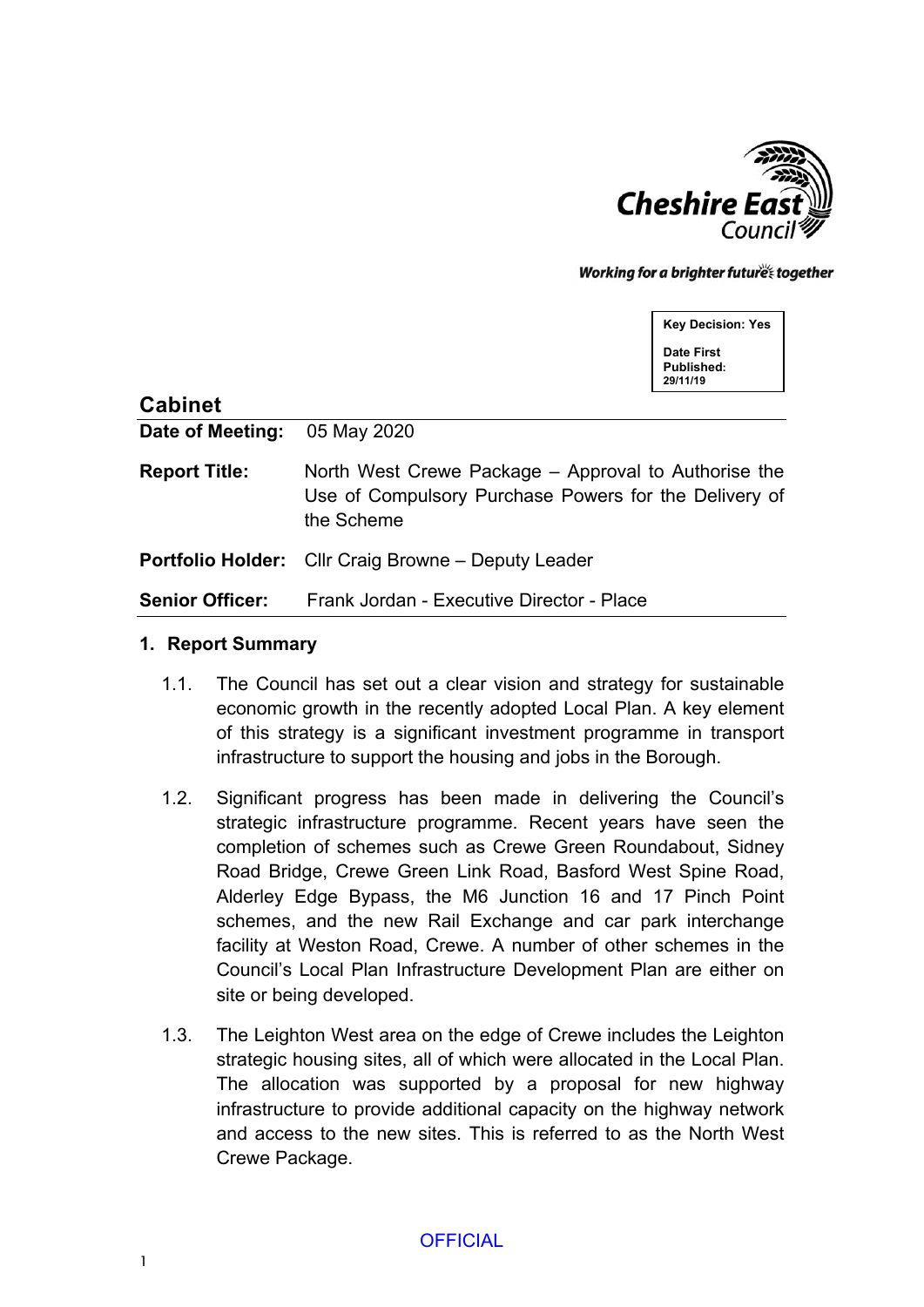- 1.4. The proposal is included in the Cheshire East Local Plan Infrastructure Delivery Plan and includes; a north-south spine road, the realignment of Smithy Lane, an east-west Link Road from A530 to the Spine Road and a series of junction improvements. A plan showing the Scheme is included as Appendix 1.
- 1.5. The North West Crewe Package forms a key part of the Local Plan infrastructure programme for wider Crewe, which will deliver an improved highway network for the town. The benefits of the North West Crewe Package also extend to unlocking a number of other housing and employment Local Plan allocation sites by improving wider traffic movements and transport links, particularly in North Crewe.
- 1.6. As such, the delivery of the North West Crewe Package is important to achieving a supply of development sites in the wider Crewe area and to uphold the Local Plan strategy. The housing sites that would be opened up would also make a significant contribution to maintaining the Council's 5-year housing supply and therefore enable the effective management of any planning applications for land not allocated in the Local Plan.
- 1.7. The new infrastructure will improve links between Leighton Hospital, Crewe and the surrounding area, easing congestion and establishing a "blue light" route to Leighton Hospital. These improvements to the Hospital access junction will provide capacity for the predicted growth in traffic during the Local Plan period up to 2030.
- 1.8. This report seeks authorisation to make The Cheshire East Council (North West Crewe Package) Compulsory Purchase Order 2020 ("the CPO") in respect of the land identified in the Order Map ("the Order Land") and to make The Cheshire East Council (A530 Middlewich Road Classified Road) (Side Roads) Order 2020, The Cheshire East Council (B5076 Flowers Lane Classified Road) (Side Roads) Order 2020, The Cheshire East Council (B5076 Flowers Lane Classified Road Fairfield Roundabout A) (Side Roads) Order 2020 and The Cheshire East Council (B5076 Flowers Lane Classified Road Fairfield Roundabout B) (Side Roads) Order 2020 ("the SROs").
- 1.9. This report also seeks Cabinet approval of the Statement of Reasons ("SoR") and the Order Map ("the Order Map") attached to this report for the purposes of the CPO and (where appropriate) the SROs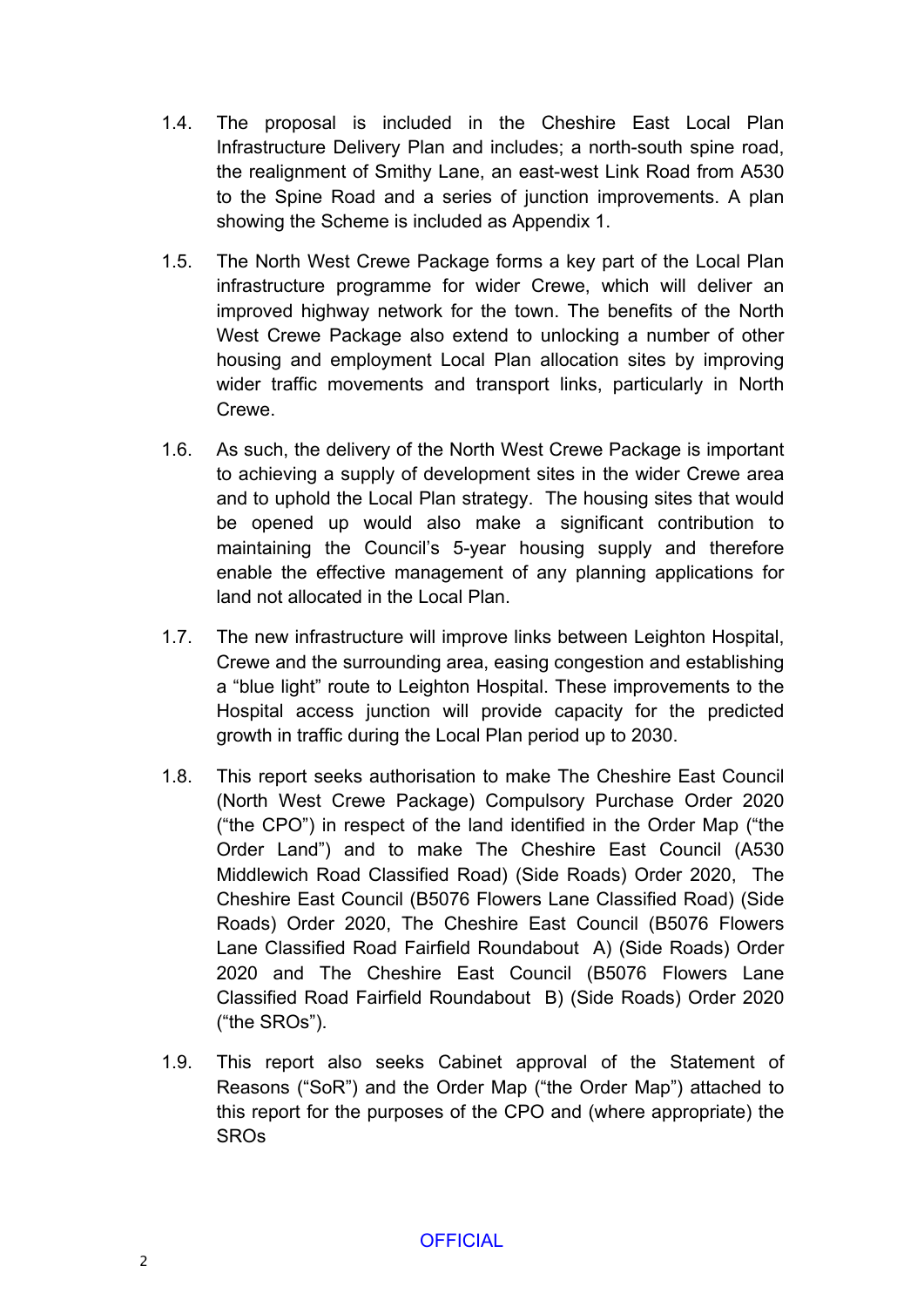- 1.10. The North West Crewe Package ("the Scheme") is a key part of the Cheshire East Local Plan Infrastructure Delivery Plan for Crewe and part of its plan to support the regeneration and development of Crewe. This support aims to deliver environmental, social and economic benefits to the Town detailed in the Statement of Reasons Appendix 2.
- 1.11. The Scheme itself shall provide a series of highways and junction improvements in the area of Leighton, located to the north west of Crewe. It will create a total of 2.9 km of new roads with street lighting and dual use footways and cycleways with appropriate crossing points to ensure safe crossing facilities.
- 1.12. The Scheme shall deliver an improved highway network for the Town. The benefits also extend to unlocking a number of housing and employment Local Plan sites by improving wider traffic movements and transport links in the locality. These improvements will also reduce congestion and improve access to Leighton Hospital, and the future access to the Bentley Motors Site. The successful delivery of these sites will also support the emerging strategy development work in the Crewe Masterplan and The Constellation Partnership's HS2 growth strategy.
- 1.13. The current programme is for the main works to start in early 2021, with an estimated 24-month construction period.
- 1.14. Cabinet approved, in principle, the use of powers of compulsory purchase in March 2018. Since that meeting, the design development work has established the extent of the land required for the Scheme. Accordingly, it is necessary to seek Cabinet authority for use of powers of compulsory purchase in parallel with the negotiations to undertake the acquisition of land and new rights required for the construction of the Scheme by agreement, reflecting the land requirement that has now been established as being necessary to deliver the Scheme.
- 1.15. This report details the affected landowners and plots required to deliver the Scheme, with such further detail allowing the Council to make a fully informed decision and proper consideration of the use of powers of compulsory purchase.
- 1.16. The Council has initiated discussions and will continue to seek to negotiate the acquisition of all the legal interests in the land required for the construction of the Scheme by agreement. However, the Council needs to ensure it has the ability to use compulsory purchase powers if it considers that it may not be possible to agree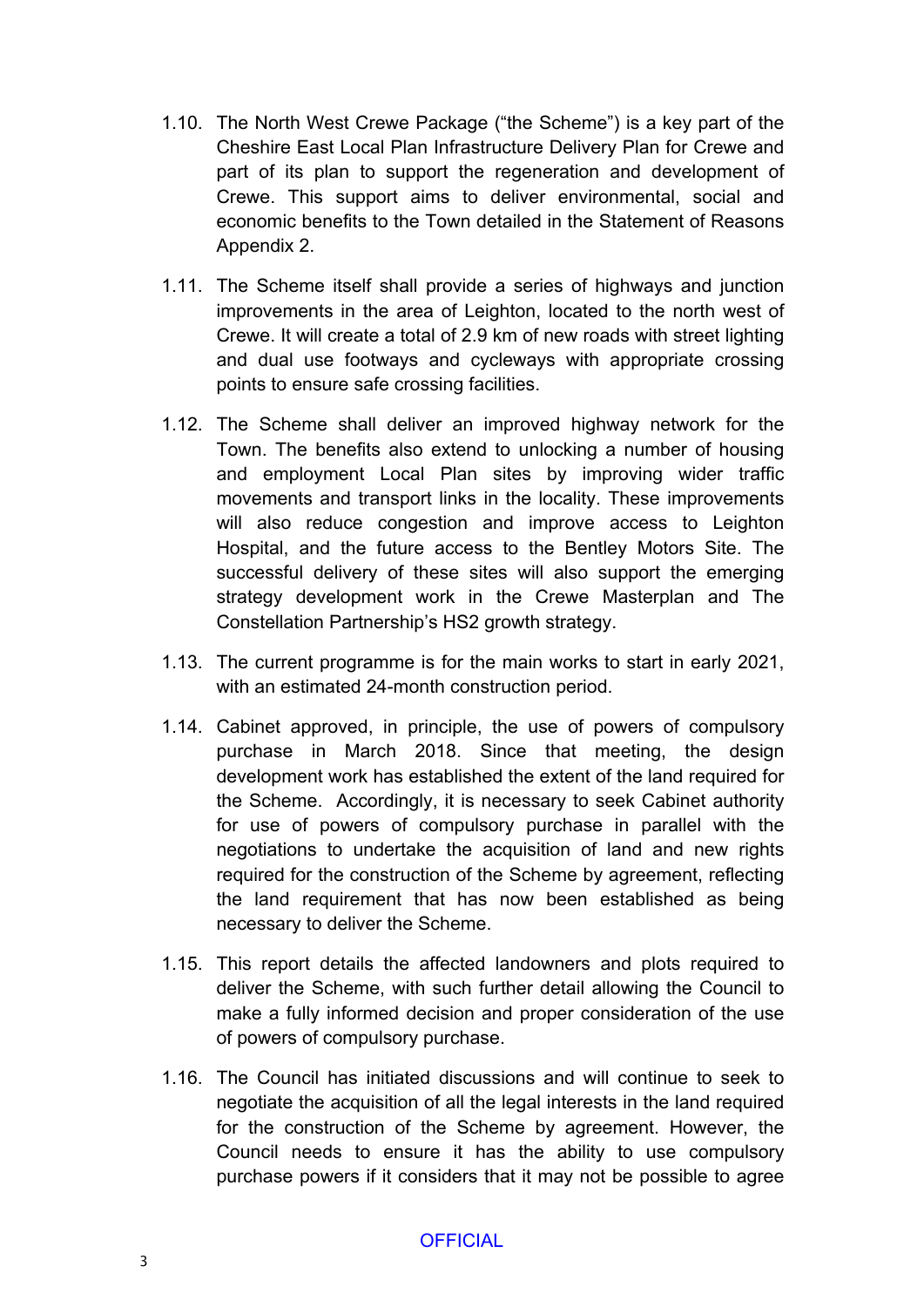terms for the acquisition of all the remaining interests in the land required to facilitate construction of the Scheme. The use of such powers would only ever be as a matter of last resort and would be in parallel to continued efforts to negotiate private acquisitions.

### **2. Recommendations**

That Cabinet:

- 2.1. Confirms that the acquisition of the land identified on the Order Map attached to the report is necessary for highway purposes;
- 2.2. Approves the draft Statement of Reasons and the draft Order Map (with schedules) both substantially in the form annexed to the report for the purposes of the Compulsory Purchase Order but delegates to the Director – Infrastructure and Highways in consultation with the Director of Governance & Compliance, authority to modify them as necessary;
- 2.3. Approves the draft SRO's Plan substantially in the form annexed to the report for the purposes of the Side Roads Order and delegates to the Director – Infrastructure and Highways in consultation with the Director of Governance & Compliance, authority to modify them as necessary;
- 2.4. Authorises the Director Infrastructure and Highways in consultation with the Director of Governance & Compliance to determine the form and contents of the Schedules ("the Schedules") necessary as part of the CPO to identify the land contained within the Order Map.
- 2.5. Authorises the Director of Governance & Compliance to make The Cheshire East Council (North West Crewe Package) Compulsory Purchase Order 2020 ("the CPO") pursuant to Section(s) 239, 240, 246, 250 and 260 of the Highways Act 1980 and Schedule 3 to the Acquisition of Land Act 1981 for the purpose of acquiring the land and interests shown on the Order Map and described in the Schedules (or such lesser area of land should this in her opinion be appropriate) to facilitate the construction of the Scheme, and that the Common Seal of the Council be affixed to the CPO and to the Order Map
- 2.6. Authorises the Director of Governance & Compliance to make The Cheshire East Council (A530 Middlewich Road Classified Road) (Side Roads) Order 2020, The Cheshire East Council (B5076 Flowers Lane Classified Road) (Side Roads) Order 2020, The Cheshire East Council (B5076 Flowers Lane Classified Road Fairfield Roundabout A) (Side Roads) Order 2020 and The Cheshire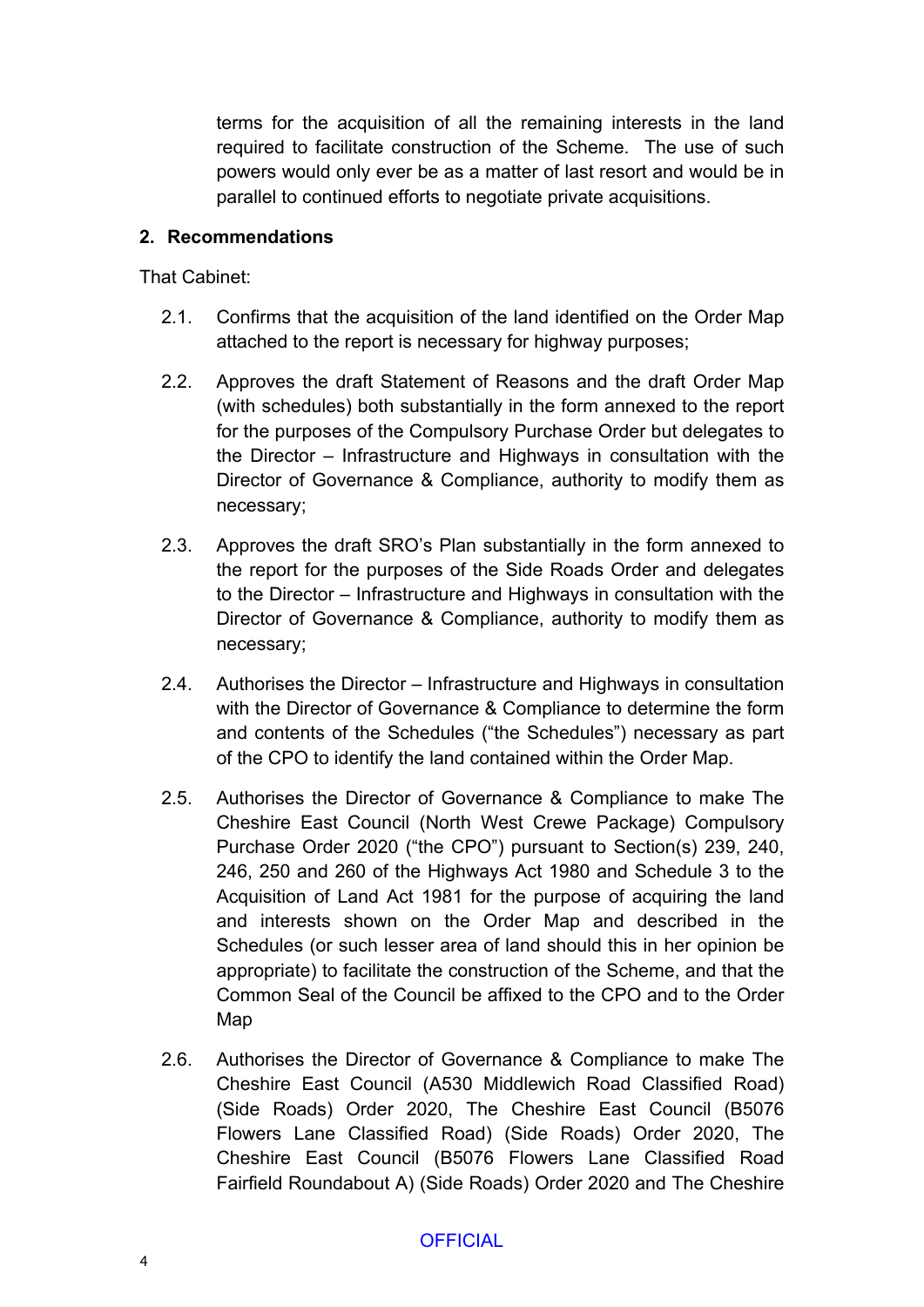East Council (B5076 Flowers Lane Classified Road Fairfield Roundabout B) (Side Roads) Order 2020, under Sections 8, 14 and 125 of the Highways Act 1980 and all other necessary powers to improve, stop up existing highways, stop up and/or amend private means of access and provide replacement private means of access, and construct lengths of new highway as required to deliver the Scheme.

- 2.7. Authorises the Director of Governance & Compliance to advertise the making of the CPO and the SROs ("the Orders") to comply with all associated requirements in respect of personal, press and site notices, and to take all other relevant action thereon to promote the making and the confirmation of the Orders;
- 2.8. Agrees that in the event that no objections are received to the CPO or if all objections are subsequently withdrawn, or the Director of Governance & Compliance certifies that they may be legally disregarded, to authorise the Director of Governance & Compliance to obtain the appropriate Certificate under Section 14A of the Acquisition of Land Act 1981 enabling the Council to confirm the CPO as made;
- 2.9. Agrees that in the event that relevant objections are received to the Orders (or any of them) and are not withdrawn, or that modifications are made to the Orders, to authorise the Director of Governance & Compliance to submit the Orders to the Secretary of State with a request that it be confirmed in the required form;
- 2.10. Agrees that in the event that any Public Inquiry is convened to consider objections to the Orders (or any of them), authorise the Director – Infrastructure and Highways in consultation with the Director of Governance & Compliance to prepare and submit such evidence as is necessary in support of the Orders including enlisting the assistance of outside consultants and Counsel to assist in the preparation and presentation of such evidence;
- 2.11. Agrees that as soon as the Orders (or any of them) have been confirmed and become operative, the Director of Governance & Compliance is authorised to comply with all associated requirements in respect of personal and press notices and to make and give notice of a General Vesting Declaration under the Compulsory Purchase (Vesting Declarations) Act 1981 and/or Notices to Treat and Notices of Entry in respect of the land and rights to be acquired compulsorily;
- 2.12. Delegates power to the Head of Estates to negotiate and agree terms to seek to acquire the land and rights (or extinguish the same)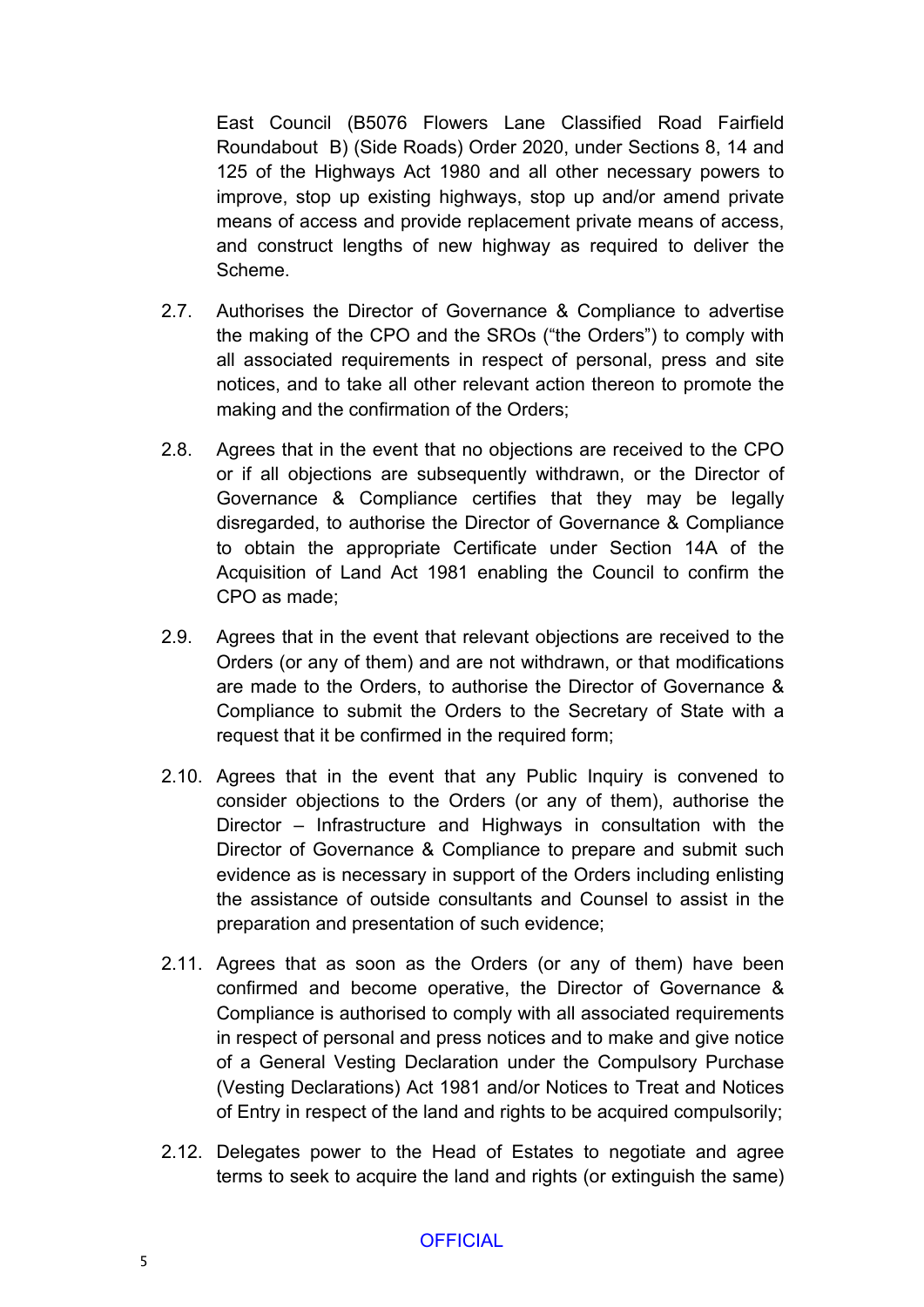required for the Scheme by agreement and to instruct the Director of Governance and Compliance to negotiate and enter into all legal agreements necessary to facilitate any such agreements.

- 2.13. Delegates power to the Head of Estates to negotiate and approve the payment of relevant and reasonable professional fees incurred by landowners and others with compensatable interests in taking professional advice in connection with the acquisition of their interests required for the Scheme and to negotiate, approve and document by way of settlement or other legal agreement payment of all related compensation claims in advancing the development or implementation of the Scheme, including the settlement of any claims made pursuant to Part 1 of the Land Compensation Act 1973.
- 2.14. Agrees that in the event that any question of compensation in respect of such interests or rights is referred to the Upper Tribunal (Lands Chamber) for determination, to authorise the Director of Governance & Compliance to take all necessary steps in relation thereto including advising on the appropriate uses and compensation payable and issuing the appropriate certificates.

### **3. Reasons for Recommendations**

- 3.1. The acquisition of the land enables the Council to proceed with the development and delivery of the Scheme. A scheme plan can be found attached in Appendix 1.
- 3.2. The proposed NWCP package of works consists of the following elements:
	- The Fairfield Link (realignment of Smithy Lane), which includes the A530 Middlewich Road/Smithy Lane roundabout, the Hospital roundabout and the Fairfield roundabout;
	- A new primary Hospital link route connecting the realigned Smithy Lane to the north with Minshull New Road to the south, including the Hospital roundabout junction, the roundabout known in the planning documentation as Engine of the North roundabout and the Minshull New Road roundabout junction;
	- A new East-West Link Road connecting the A530 Middlewich Road/Leighton Hall Farm roundabout to the west to the roundabout known in the planning documentation as Engine of the North roundabout to the east;
	- The Flowers Lane link, forming a new three-arm roundabout junction with the A530 Middlewich Road; and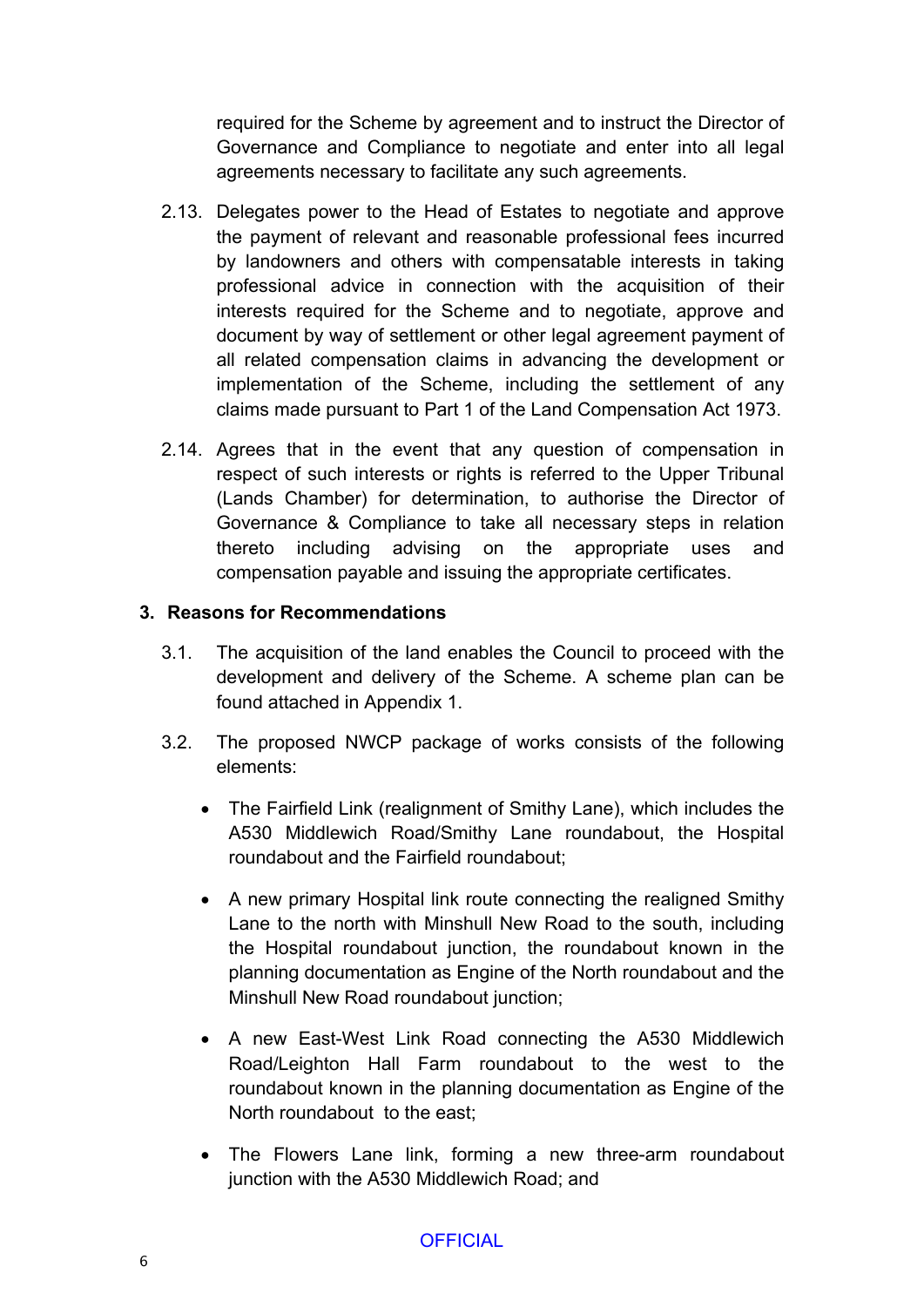- Minshull New Road would be closed for vehicular through-access on the section of the road adjacent to Leighton Academy and provide suitable vehicle turning points, remaining accessible as a through-route for Non Motorised User ("NMU") access.
- 3.3. This is a vital new road scheme as it will deliver an improved highway network for the Town and unlock a number of housing and employment Local Plan allocation sites whilst also reducing congestion and improving access to Leighton Hospital and future access to the Bentley Motors Site. The Scheme also supports the Council's strategy for Crewe. The construction of the Scheme cannot be achieved without the acquisition of the land and/or new rights identified on the Order Map.
- 3.4. Acquiring the necessary land and rights by negotiation is preferable and the Council must be able to demonstrate by the time of the Public Inquiry that it has made reasonable efforts in this regard. However, it may not be possible to conclude voluntary acquisitions with all affected parties and for all land title issues to be dealt within the funding window for this Scheme. Accordingly, the renewed authorisation of compulsory purchase action is sought so that the project programme can be maintained and to demonstrate the Council's intent to proceed with the Scheme. The Council will make every effort to acquire by negotiation all necessary interests that are needed to deliver the Scheme (and will continue to do so in parallel to the compulsory purchase process), but it recognises that it may not be possible to agree terms for the acquisition of all interests. Without the acquisition of all interests, the delivery of the Scheme will be impinged and/or unable to proceed.
- 3.5. The Scheme will require the acquisition of the freehold title to approximately 23.4 hectares of land (or thereabouts) and a further approximately 0.1 hectares of land over which new rights are to be created. The interests of 125 owners are affected. The Order Map will be available for inspection by members at the meeting and a reduced size version is annexed to this report as Appendix 3.
- 3.6. The land over which freehold title is to be acquired is predominantly agricultural land. The Scheme does not require the acquisition of land in any of the categories where land must be provided in exchange, such as common land or public open space.
- 3.7. Some of the areas over which freehold title is to be acquired will not be required for the permanent works and, subject to negotiation,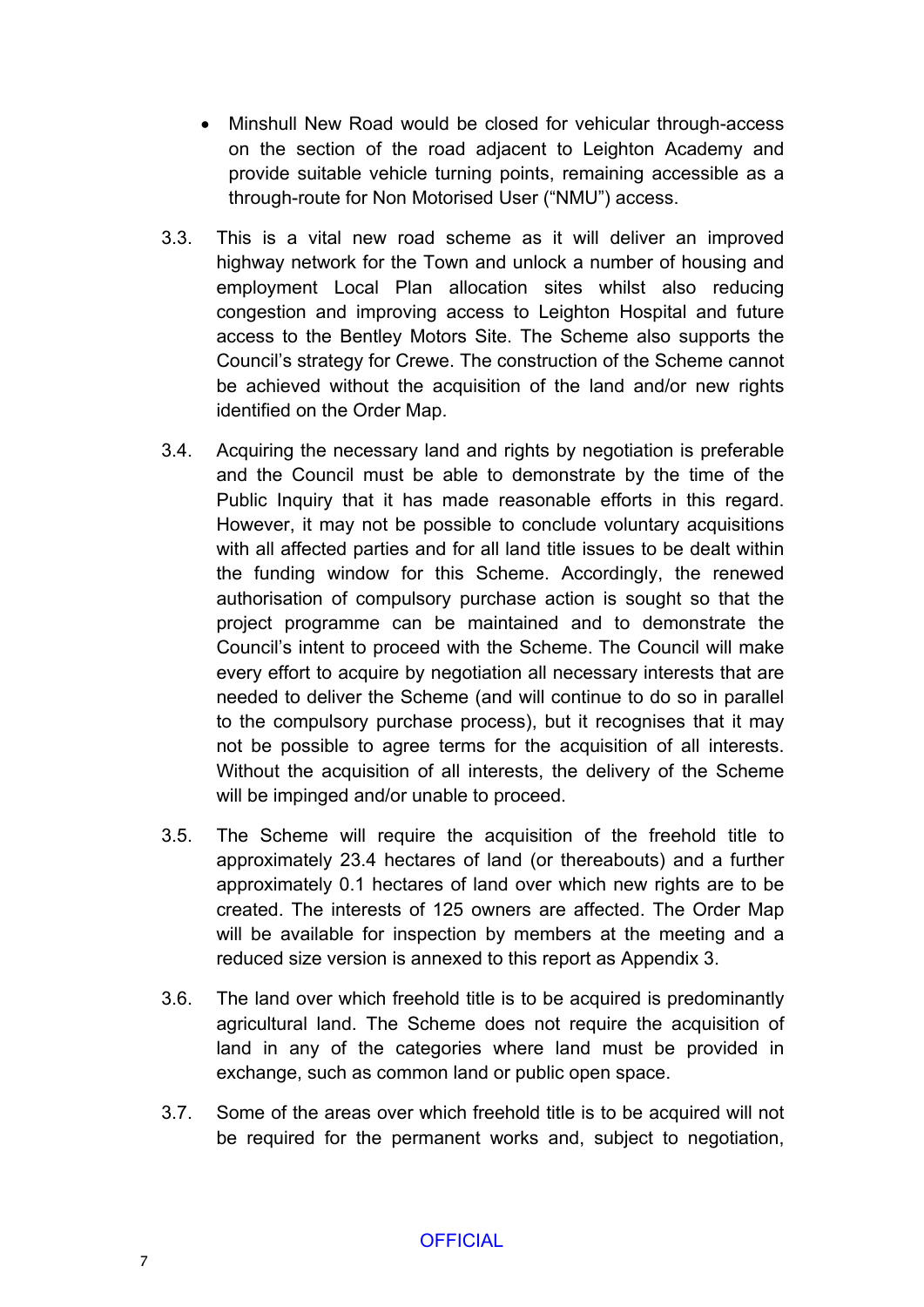may be offered back to the current owners in due course in compliance with the Crichel Down rules.

#### Side Roads Orders (SROs)

- 3.8. The SROs will authorise the stopping-up, diversion and creation of new lengths of highway or reclassification of existing highways, together with stopping up and/or amendments to private means of access, and re-provision of private means of access. The CPO will include land that is required to enable the works authorised by the SROs to be carried out.
- 3.9. However, there are alternative provisions for SROs dependent on whether the Fairfield roundabout is delivered as part of the Torus Homes development scheme or the North West Crewe Package, and dependent on whether the roundabout is delivered by the Council or by Torus Homes.
- 3.10. If the Fairfield roundabout is delivered along the alignment as permitted as part of the planning permission for the North West Crewe Package, The Cheshire East Council (A530 Middlewich Road Classified Road) (Side Roads) Order 2020, The Cheshire East Council (B5076 Flowers Lane Classified Road) (Side Roads) Order 2020 and The Cheshire East Council (B5076 Flowers Lane Classified Road Fairfield Roundabout A) (Side Roads) Order 2020 will be required and will authorise the CPO.
- 3.11. If the Fairfield roundabout delivered by the Council along the alignment provided for as part of the Torus Homes development planning permission, The Cheshire East Council (A530 Middlewich Road Classified Road) (Side Roads) Order 2020, The Cheshire East Council (B5076 Flowers Lane Classified Road) (Side Roads) Order 2020 and the additional Side Roads Order referred to as The Cheshire East Council (B5076 Flowers Lane Classified Road Fairfield Roundabout B) (Side Roads) Order 2020 will be required.
- 3.12. If the Fairfield roundabout is delivered along the alignment of the Torus Homes development by Torus Homes, neither The Cheshire East Council (B5076 Flowers Lane Classified Road Fairfield Roundabout A) (Side Roads) Order 2020 nor The Cheshire East Council (B5076 Flowers Lane Classified Road Fairfield Roundabout B) (Side Roads) Order 2020 would be required. . There may be a need for minor amendments to the Scheme's planning permission and a Section 73 variation plus Section 38/278 highways agreement, and these will be dealt with separately.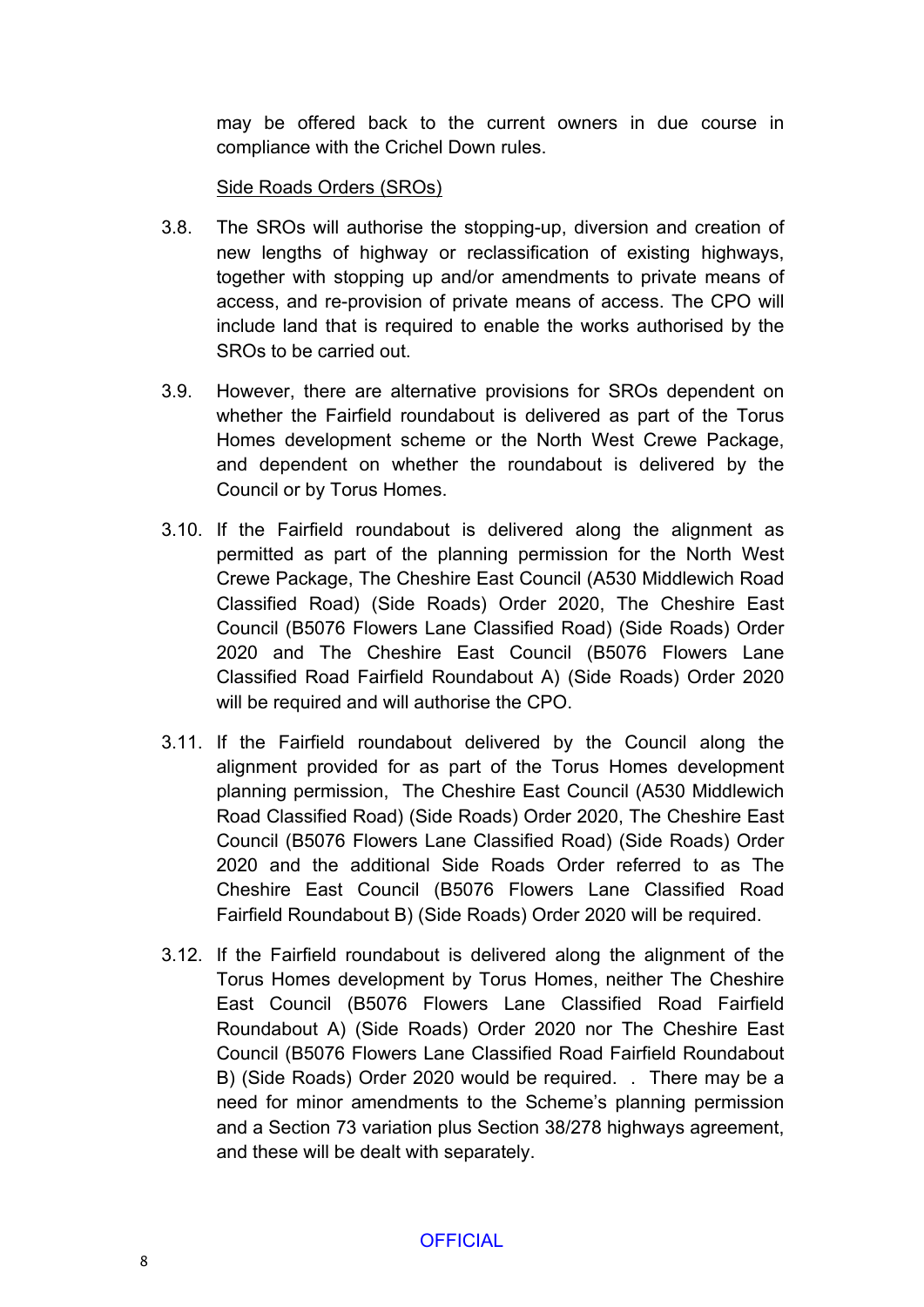- 3.13. The alternate provision is being provided for as, at this time, it is not known which roundabout will come forward first. The Order Map provides for the widest area of Order Land in this location that may be necessary and will be finalised prior to the Order being confirmed, with modification as required to minimise the land take so as to only compulsorily purchase as much land as is required, in compliance with the Guidance.
- 3.14. The plans of the works and alterations to be authorised by the SROs will be available for inspection by members at the meeting.
- 3.15. The land that is proposed to be acquired is the minimum considered to be reasonably required to achieve the selected design option. All beneficiaries of any stopped up private means of access will be provided with a reasonably convenient and commodious alternative means of access, unless there is no need for an alternative access to be provided.
- 3.16. In the event that the Scheme is not undertaken, the north west of Crewe shall suffer increasing levels of congestion, constraining future housing and employment land release and access to Leighton Hospital and the Bentley Motors Site.

### **4. Other Options Considered**

4.1. Land Acquisition by Negotiation

Land acquisition could be pursued solely by negotiation and subsequent agreement. However, relying on land acquisition by agreement alone does not guarantee that the land required for the Scheme will be secured. Although an agreement has been reached with the principal landowner, this is conditional upon the landowner securing planning consent for a housing development which is satisfactory to them. It is intended to acquire all the land for the Scheme by agreement where possible and to only use the powers under the Highway Act to compulsorily purchase land and interests (where these powers are applicable) that cannot be acquired through agreement beforehand to support deliverability of the Scheme.

## 4.2. Cancel the Scheme

If a decision is made to cancel the Scheme there will be no benefit from the National Productivity Fund award spent to date (£5 million up to end March 2020) and these funds would have to be repaid. Furthermore, the benefits attributed to the Scheme will not be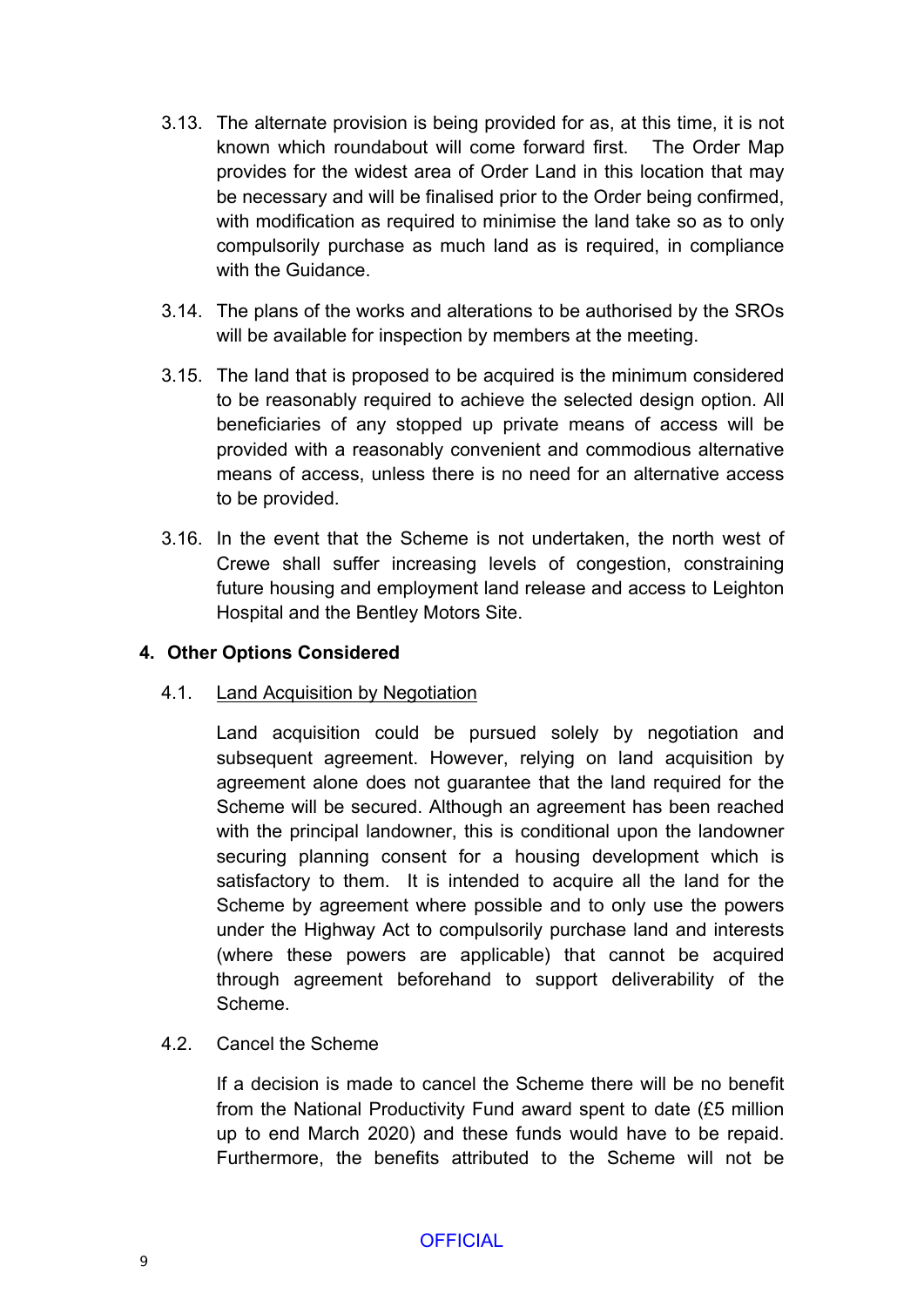delivered and the Council's reputation with Homes England and the Department for Transport will be compromised.

### **5. Background**

- 5.1. The Council has developed a detailed design and obtained full planning consent for the Scheme under planning application reference 18/6118N.
- 5.2. To meet the programme for the Scheme, the Council will need to undertake further work as follows:
	- 5.2.1. Negotiations with affected landowners to secure land required for the Scheme by agreement whilst proceeding with the making of the CPO and the SROs should agreements fail and statutory powers of acquisition need to be used;
	- 5.2.2. Under the terms of a Section 106 agreement ("S106") attached to planning application reference 16/2373N for the development of up to 400 houses on land at Flowers Lane, a s278 agreement is required with the Torus Housing Association in respect to securing land for a new roundabout connecting Smithy Lane and Flowers Lane;
	- 5.2.3. A S73 application is required to vary the planning consent for the Scheme to amend the location of the new roundabout connecting Smithy Lane and Flowers Lane;
	- 5.2.4. Advance works are required to be completed in sufficient time to ensure ecological mitigations and utilities diversions are sufficiently progressed to enable the main works to commence on time;
	- 5.2.5. A suitable supply chain is required, including local companies as far as is possible, to ensure timely commencement of the main works.
- 5.3. The majority of the land required for the Scheme is under the control of a single landowner and it has been possible to reach agreement with this landowner, but this is conditional upon securing planning consent for a housing development which is satisfactory to them. It is intended to acquire all the land for the Scheme by agreement where possible and to only use the powers under the Highway Act to compulsorily purchase land and interests (where these powers are applicable) that cannot be acquired through agreement beforehand to support deliverability of the Scheme as a matter of last resort.

## **OFFICIAL**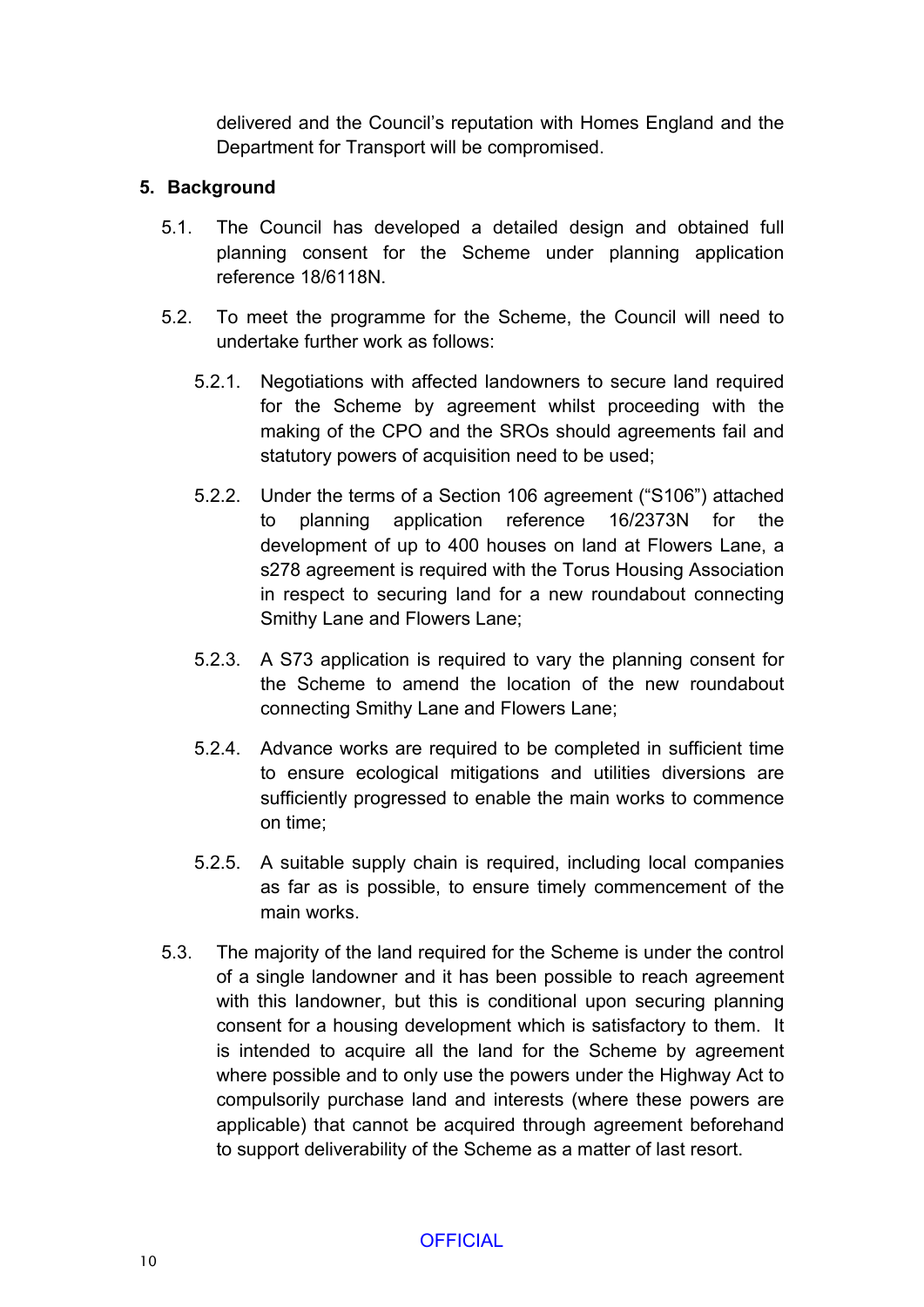- 5.4. The majority of the remaining land required to deliver the Scheme is in Council ownership but subject to third-party legal interests which may have to be acquired compulsorily to enable delivery of the Scheme.
- 5.5. The Council has appointed external solicitors to undertake preparatory work including drafting the Orders required to deliver the Scheme. Chartered surveyors have also been appointed to deal with negotiations on land acquisition with a view to securing all land necessary to deliver the Scheme by agreement. However, voluntary acquisitions of all of the land affected and rights required may not be possible.
- 5.6. Whilst acquisition by agreement will be pursued, initiating the CPO process over the third-party land holdings required for the Scheme affords greater certainty that the Scheme will proceed in the event that negotiations break down. This is in line with national guidance on the use of CPO powers set out in "Guidance on Compulsory Purchase Process and the Crichel Down Rules" (July 2019) ("the Guidance").
- 5.7. If a CPO is required it is expected that it will be made in June 2020. The Secretary of State for Transport will consider whether the CPO should be confirmed, and such confirmation may be considered following a public inquiry to deal with objections.
- 5.8. The Side Roads Orders (SROs) will also be required as existing accesses directly onto highway will be stopped up on safety grounds. Alternative, replacement means of access shall be provided.
- 5.9. It is the intention that proposed developments in the local area that will benefit from the Scheme will provide a financial contribution to the overall cost of the Scheme. The Local Plan contains a policy for Local Plan Sites 4 (Leighton West - 850 homes) and 5 (Leighton - 500 homes) to contribute to the Scheme. It is therefore expected that contributions will be made to this Scheme by way of planning obligations secured in section 106 agreements if the associated development is consented and implemented.

## **6. Implications of the Recommendations**

#### 6.1. **Legal Implications**

6.1.1. The Council is the Local Highways Authority (the "LHA") for the area in which the Order Land is situated. By virtue of Sections 239, 240, 246, 250 and 260 of the Highways Act 1980 (as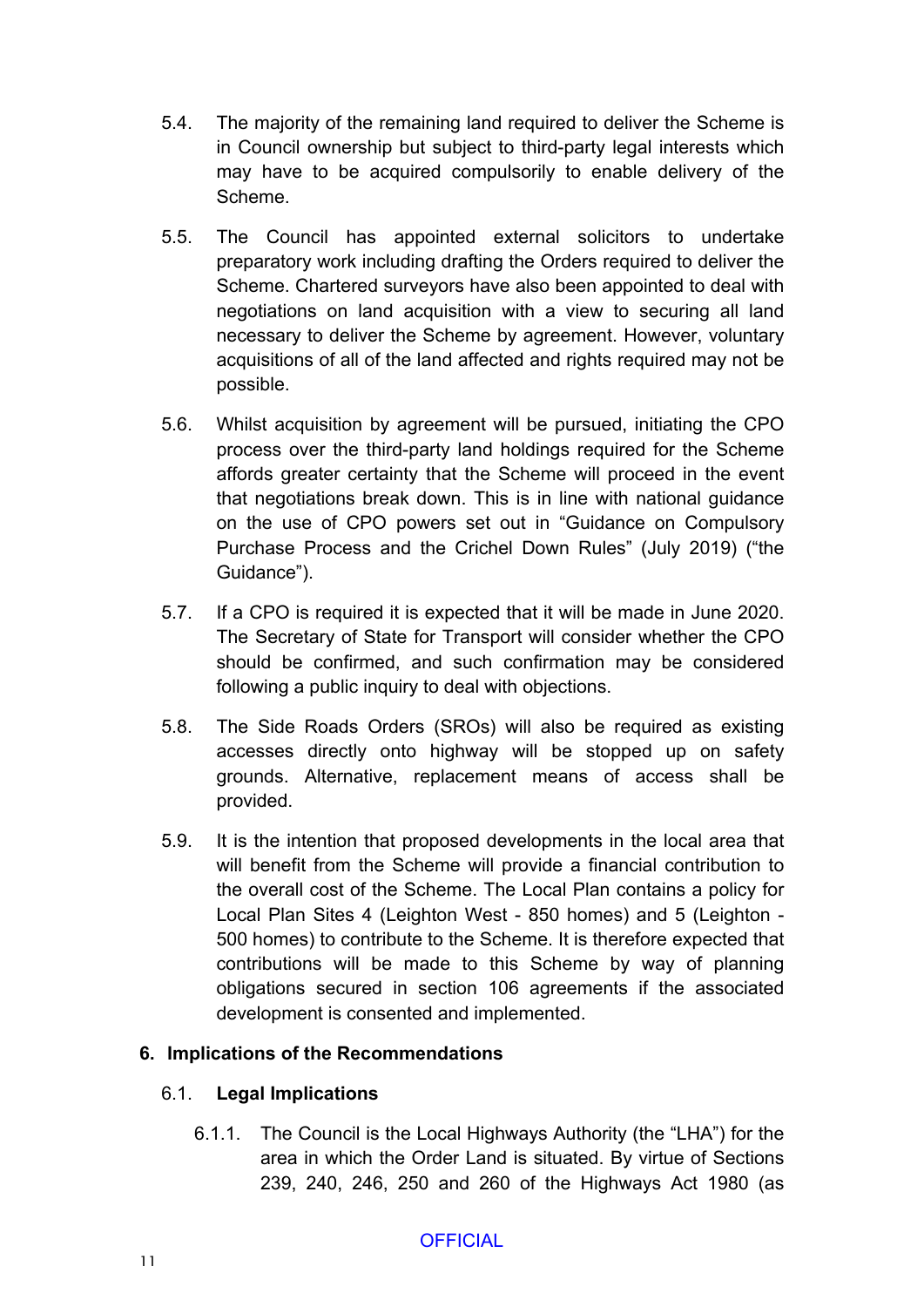amended) and Schedule 3 to the Acquisition of Land Act 1981, the Council has the power to acquire compulsorily any land in its area for highway purposes.

- 6.1.2. In resolving to make a Compulsory Purchase Order and the Side Roads Orders for the Scheme the Council would be proceeding under powers contained in the Highways Act 1980, authorising the compulsory purchase of land and rights required to deliver the Scheme, together with improvements, stopping up of highways, rights of way and private means of access, and providing replacement of private means of access.
- 6.1.3. Part XII of the Highways Act 1980 includes a number of powers to support the delivery of highways. Sections 239 and 240 relate to general powers of highway authorities to acquire land for the construction and improvement of highways. Section 246 provides a power to acquire land for mitigating the adverse effects of constructing or improving highways. Section 250 provides that land acquisition powers may extend to creation as well as acquisition of rights, and Section 260 relates to the clearance of title to land acquired for statutory purposes.
- 6.1.4. The Guidance provides updated guidance on the use of compulsory purchase powers. In accordance with the Guidance, the purpose for which an authority seeks to acquire land will determine the statutory power under which compulsory purchase is sought. The Guidance advises that acquiring authorities should look to use 'the most specific power available for the purpose in mind, and only use a general power where unavoidable'.
- 6.1.5. The Council will seek to negotiate the acquisition of all of the legal interests in the land required for the Scheme by agreement. However, the Council needs to utilise its powers under the Highways Act 1980 (as amended) and the Acquisition of Land Act 1981 because it considers that it may not be possible to agree terms for the acquisition of all the remaining interests in the land required to facilitate construction of the improvements within the period of time that is available for the use of public funding. In accordance with the Guidance, the Council is therefore seeking authority to use its powers to compulsorily acquire the interests as a last resort, with efforts to acquire interests by private treaty continuing in parallel with this process, right up to confirmation and implementation of the CPO.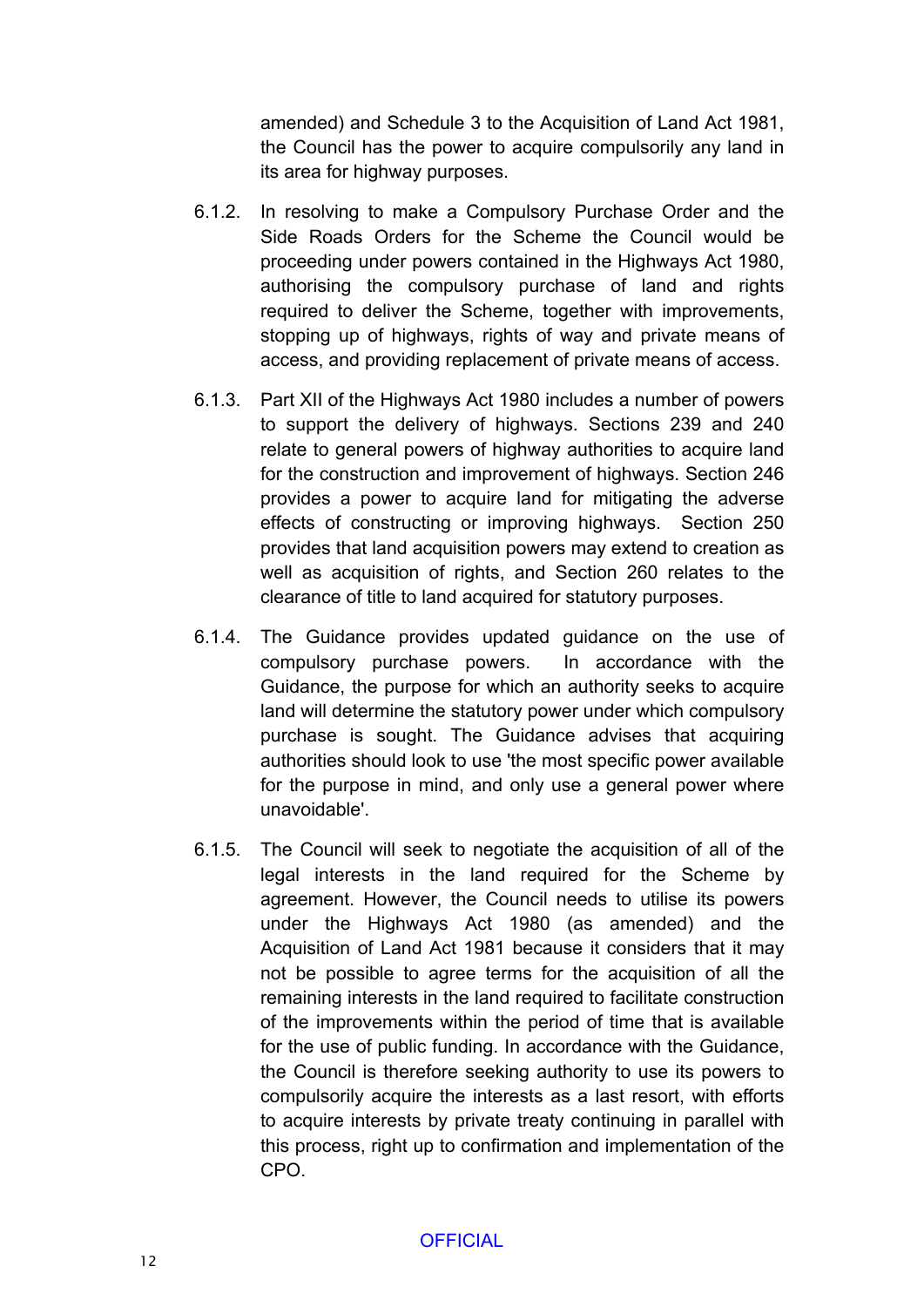- 6.1.6. The delivery of the Scheme will require the Council to make the CPO using the powers set out above. Having regard to the nature of the proposals and the advice set out in the Guidance, Cabinet is advised that the powers available to it under Sections 239, 240, 246, 250 and 260 of the Highways Act 1980 (as amended) and Schedule 3 to the Acquisition of Land Act 1981 are the most appropriate powers to use in order to achieve its objectives for this part of Crewe.
- 6.1.7. According to the Guidance, a compulsory purchase order should only be made where there is a compelling case in the public interest. Compulsory purchase powers are only to be used as a last resort and that the land proposed to be acquired should be the minimum considered to be reasonably required to achieve the selected design option.
- 6.1.8. In submitting the CPO to the Secretary of State for Transport for confirmation, the Council must demonstrate that there are no impediments to implementation of the CPO. To do so, the Council must provide substantive information as to the sources of funding available for both acquiring the land and implementing the Scheme for which the land is required.
- 6.1.9. The Council must also show that the Scheme is unlikely to be blocked by any physical or legal impediments to implementation; including any need for planning permission or any other consent or licence to ensure that the Council can exercise its highway functions within the specified land within its area. In addition to the Guidance, guidance included in Department of Transport Circular 2/97 is also relevant to CPOs made under Highways Act powers. This provides that the Secretary of State for Transport will not confirm a CPO unless he is satisfied that planning permission has been granted.
- 6.1.10. An order under section 14 of the 1980 Act authorises a highway authority to stop up, improve, raise, lower or otherwise alter a highway that crosses or enters the route of a classified road. It also provides for the construction of new highways for purposes concerned with any such alterations or related purposes. Section 125 of the 1980 Act provides that an SRO may authorise the highway authority to stop up private means of access to premises and to provide new means of access to premises. In all instances where stopping up of either highway or private means of access is proposed, the Secretary of State must be satisfied that either no access to premises is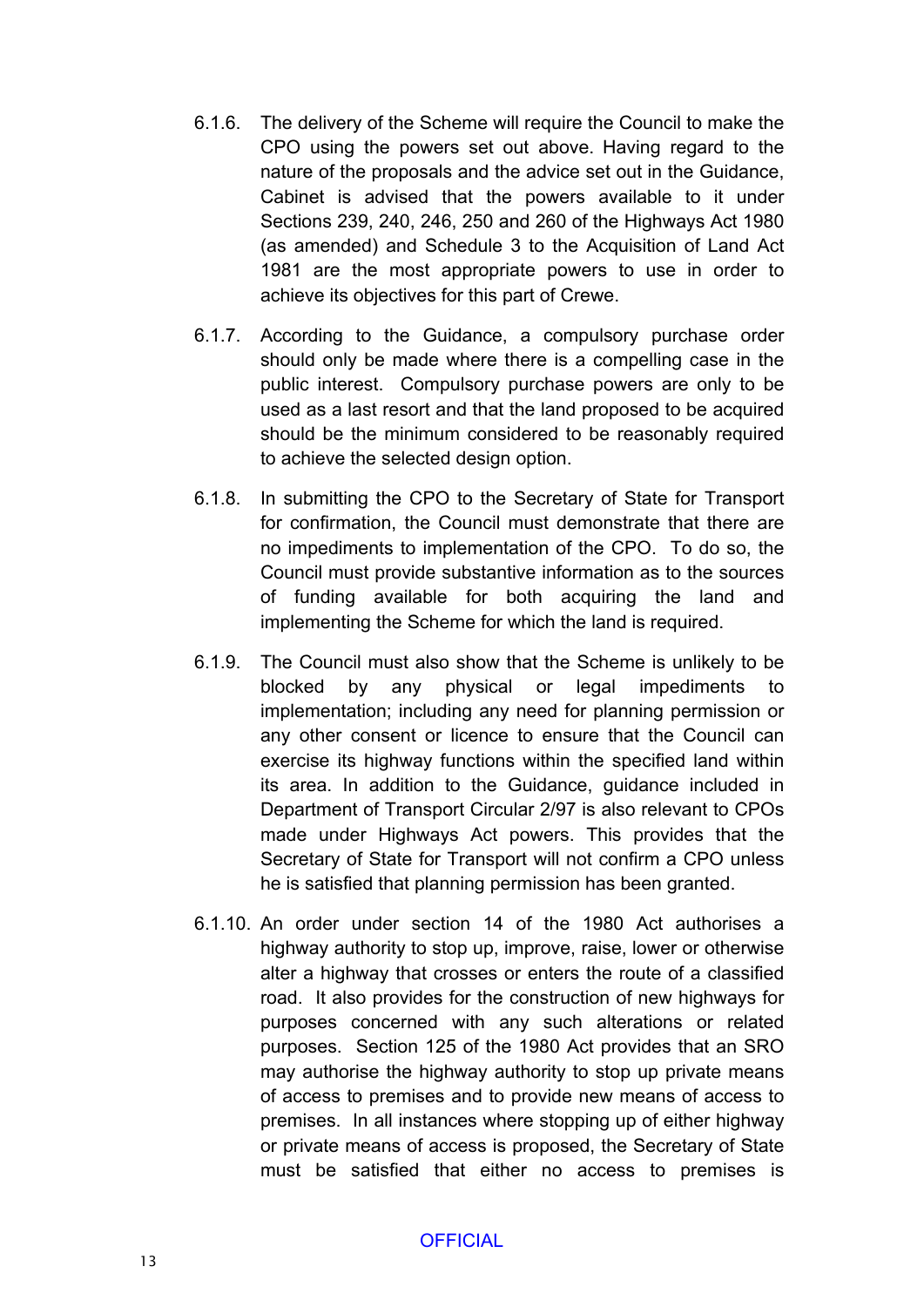reasonably required or that other reasonably convenient means of access to the premises are available to the premises or will be provided.

- 6.1.11. Included as Appendix 2 is the draft of the SoR that provide a detailed justification for the Orders and sets out why officers believe there is a compelling case in the public interest for making the CPO and the SROs. Cabinet is requested to take into account the matters set out in the draft statement in coming to a decision on whether to authorise the use of CPO powers and proceed with the SROs.
- 6.1.12. In addition to the above powers, the Council has powers to purchase land by agreement pursuant to s120 of the Local Government Act 1972.

## 6.2. **Finance Implications**

- 6.2.1. The scheme is included in the 2020/24 Approved Capital Programme with a budget of £36.5m. A breakdown of the funding streams is provided within Paragraph 6.2.3. This budget will enable the Council to proceed with the delivery of the Scheme according to the current programme of commencing early 2021 and completion during Spring 2023.
- 6.2.2. The total Scheme cost is estimated at £36.5M. A high-level cost estimate has been prepared by specialist engineering and property consultants. The following table summarises the main cost elements for the Scheme.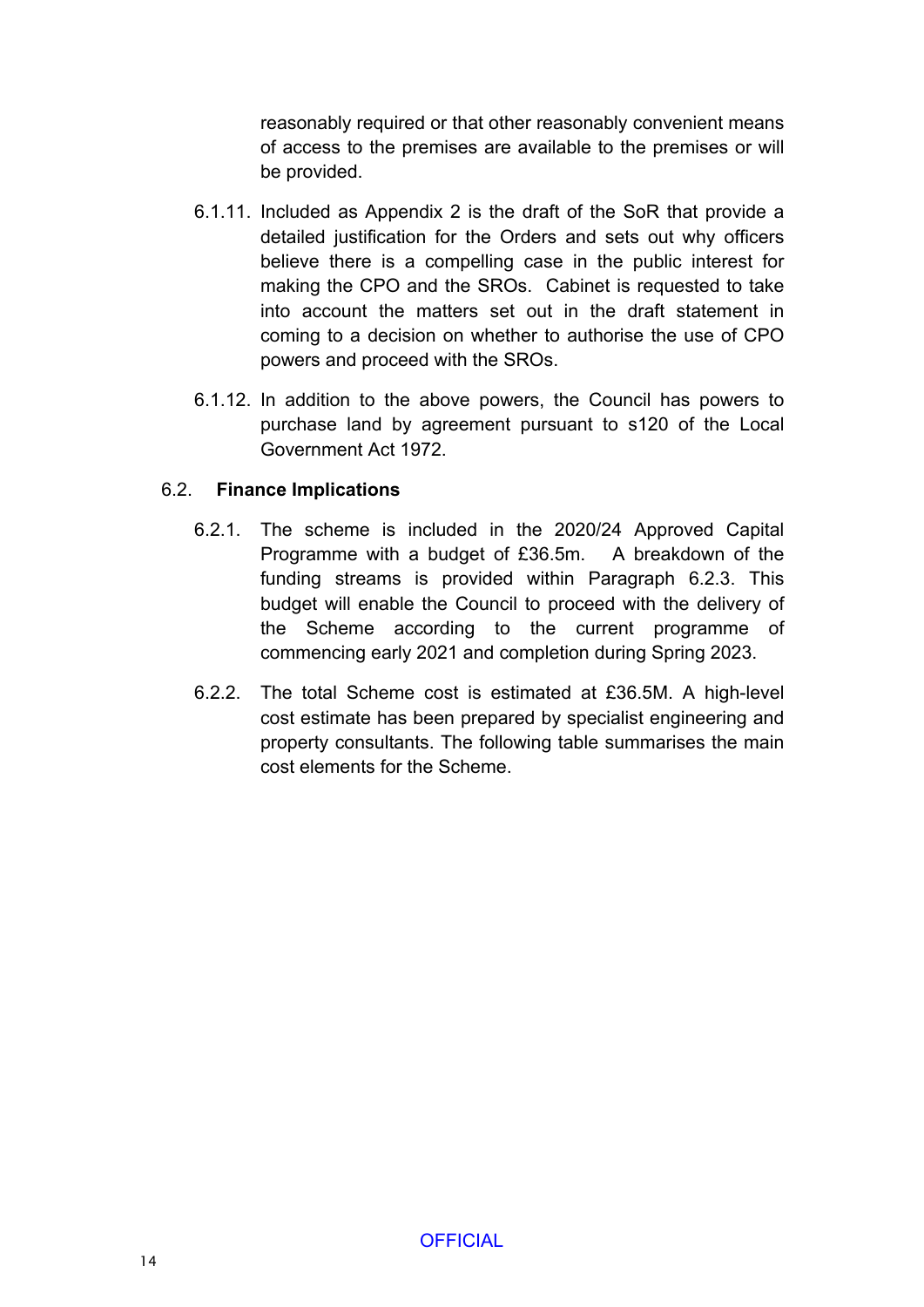| <b>Scheme Element</b>                                                                       | Outturn<br><b>Estimated</b><br>Costs |
|---------------------------------------------------------------------------------------------|--------------------------------------|
| Construction incl. Preliminary<br>works & Supervision and Post<br><b>Construction costs</b> | £25.3M                               |
| Land acquisition                                                                            | £1.5M                                |
| Part 1 Claims                                                                               | £1.377M                              |
| <b>Statutory utilities</b>                                                                  | £1.093M                              |
| <b>Preparation costs</b>                                                                    | £4.16M                               |
| <b>Risk Allowance / Inflation</b>                                                           | £3.07M                               |
| Total                                                                                       | £36.5M                               |

6.2.3. The Scheme funding includes a total Local Contribution of £21.5m, from both the Council and third party (developer) sources. The following table summarises the funding sources.

| <b>Funding Source</b>                                       | Value £ |
|-------------------------------------------------------------|---------|
| <b>National Productivity Fund</b>                           | £5M     |
| Housing Infrastructure Fund                                 | £10M    |
| Developer Contribution (Section<br>106)                     | £10.33M |
| <b>Developer Contribution</b><br>(Infrastructure Agreement) | £4M     |
| <b>Cheshire East Council Contribution</b>                   | £7.17M  |
| <b>Total Scheme costs</b>                                   | £36.5M  |

- 6.2.4. The developer contributions will include third party land owners and the Council in its capacity as land owner.
- 6.2.5. At this stage, the current estimate of funding from S106 developer contributions is £10.33M based on the assumption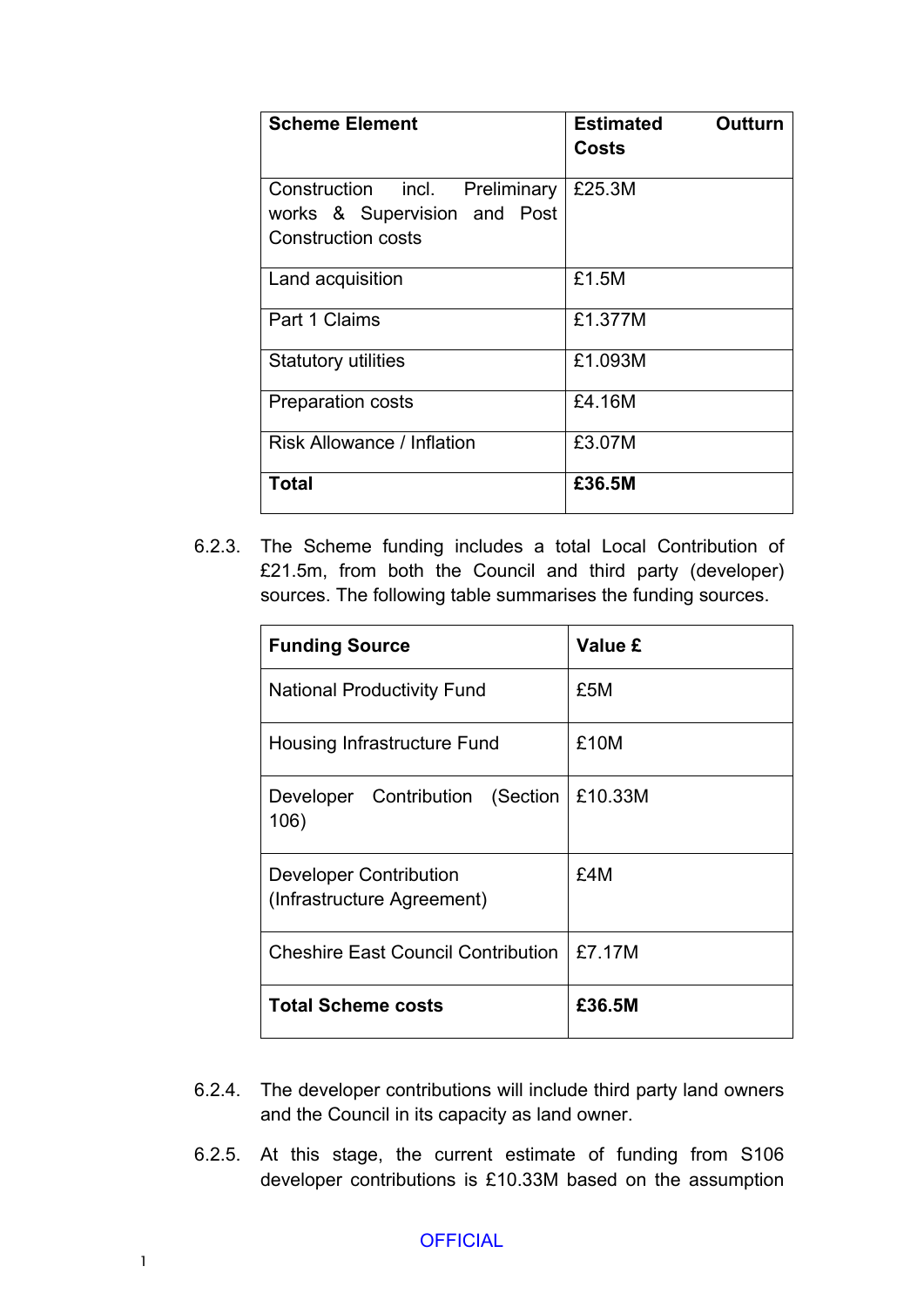that a Section 106 agreement shall be secured in respect to planning application reference 16/2373N (Land at Flowers Lane) and anticipated housing numbers from the balance of Local Plan Sites 4 and 5. The funding strategy for the Scheme is to maximise the value of S106 contributions however, there is no guarantee that these developments will come forward or even if they do, that all predicted funding will be collected.

6.2.6. There can be no certainty that the receipt of developer contributions will fall in a timely fashion relative to expenditure or that the HIF contribution will be received. The Council will be forward funding the whole of the Scheme, which could result in a maximum liability of £36.5m.

#### 6.3. **Policy Implications**

- 6.3.1. In making the Order, the Council must have regard to national policy, the development plan and other relevant local policy and guidance, together with any other material considerations as required by Sections 38(6) of the Planning and Compulsory Purchase Act 2004 and 70(2) of the 1990 Act.
- 6.3.2. The relevant national planning policy is contained the National Planning Policy Framework and the relevant Development Plan, which comprises the Cheshire East Local Plan Strategy. There is strong alignment between the priorities that have been defined at the local and sub-regional level, and those that underpin the Government's transport policy at a national level. This includes the need to build a strong and competitive economy, enhance connectivity and access to employment opportunities.
- 6.3.3. The need for the Scheme is clearly established in the Cheshire East Local Plan Infrastructure Delivery Plan, identifying from the outset the need to improve transport connections to deliver the Local Plan, including the Scheme. There is also acknowledgement of the key contribution that infrastructure schemes play in unlocking regeneration or housing projects in local areas, underpinned by the principles of sustainable development. It is clear that the Scheme development and appraisal is consistent with another of the Government's core objectives: to provide value for money in the provision of major transport infrastructure.
- 6.3.4. A detailed analysis and consideration of the policy context will be found in the SoR.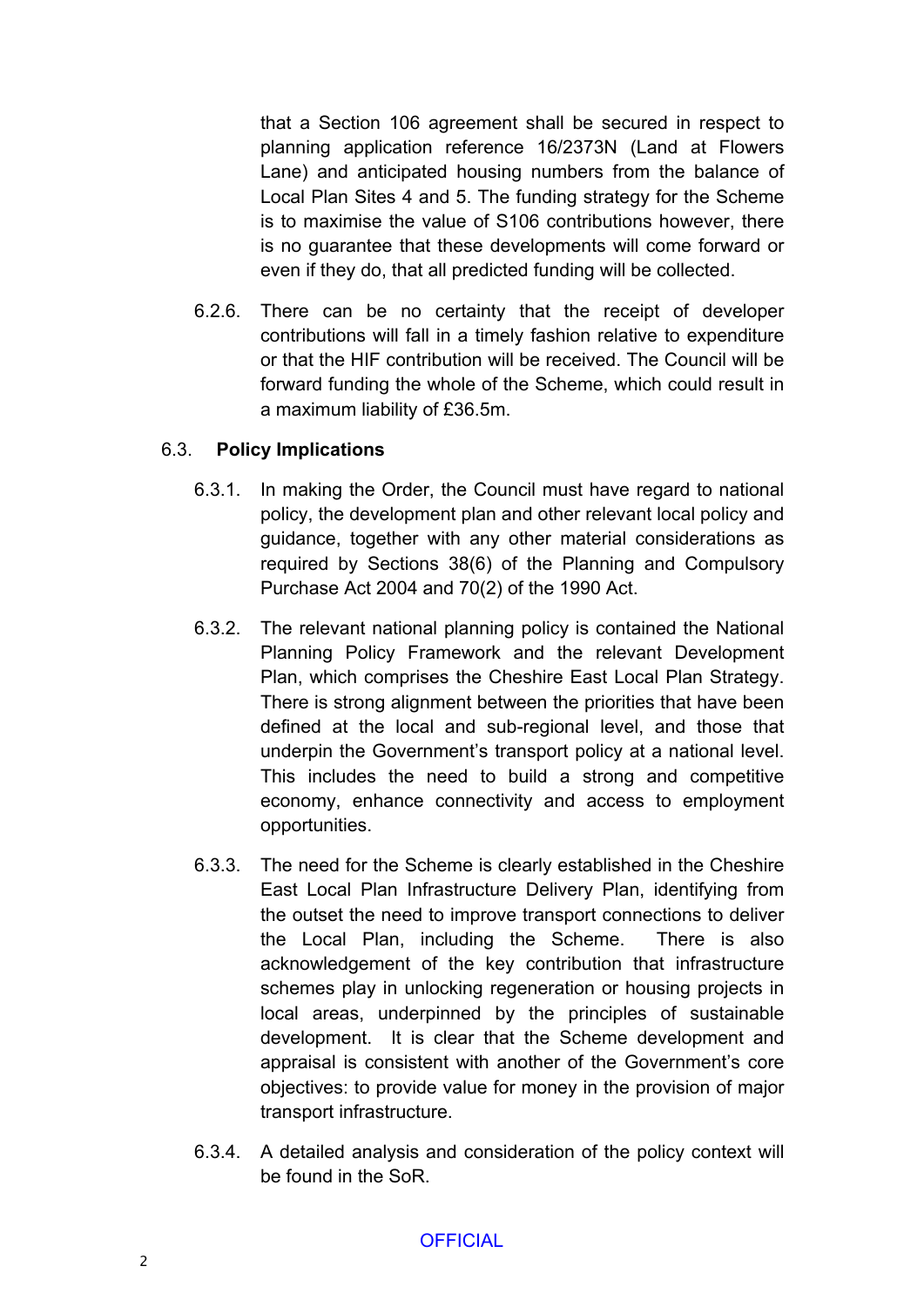- 6.3.5. By providing additional highway capacity to cater for additional traffic from development, the Scheme would support the Local Plan Strategy and deliver environmental, social and economic benefits to Crewe. The Scheme is thus considered to be in line with local policy and essential for the delivery of the future economic growth plans of Cheshire East Council.
- 6.3.6. The Scheme has the benefit of full planning consent under planning application reference 18/6118N.

## 6.4. **Equality Implications**

- 6.4.1. All public sector acquiring authorities are bound by the Public Sector Equality Duty as set out in section 149 of the Equality Act 2010. In exercising their compulsory purchase and related powers (e.g. powers of entry) these acquiring authorities must have regard to the effect of any differential impacts on groups with protected characteristics.
- 6.4.2. In progressing the Orders and carrying out consultations the Council will consider the needs of persons with protected characteristics as set out in equalities legislation. It is not anticipated that the Scheme will have any direct impact on groups with protected characteristics.

## **7. Human Rights Implications**

- 7.1. A compulsory purchase order should only be made where there is "a compelling case in the public interest". The Guidance makes it clear that an acquiring authority should be sure that the purposes for which it is making a compulsory purchase order sufficiently justify interfering with the human rights of those with an interest in the land affected. In making this assessment, an acquiring authority should have regard, in particular, to the provisions of Article 1 of the First Protocol and Article 6 of the Convention and, in the case of a dwelling, Article 8 of the Convention. These are summarised and considered in detail in the SoR and set out below.
- 7.2. Article 1 protects the rights of everyone to the peaceful enjoyment of their possessions. No person can be deprived of their possessions except in the public interest and subject to national and international law.
- 7.3. Article 8 protects private and family life, the home and correspondence. No public authority can interfere with this interest except if it is in accordance with the law and is necessary in the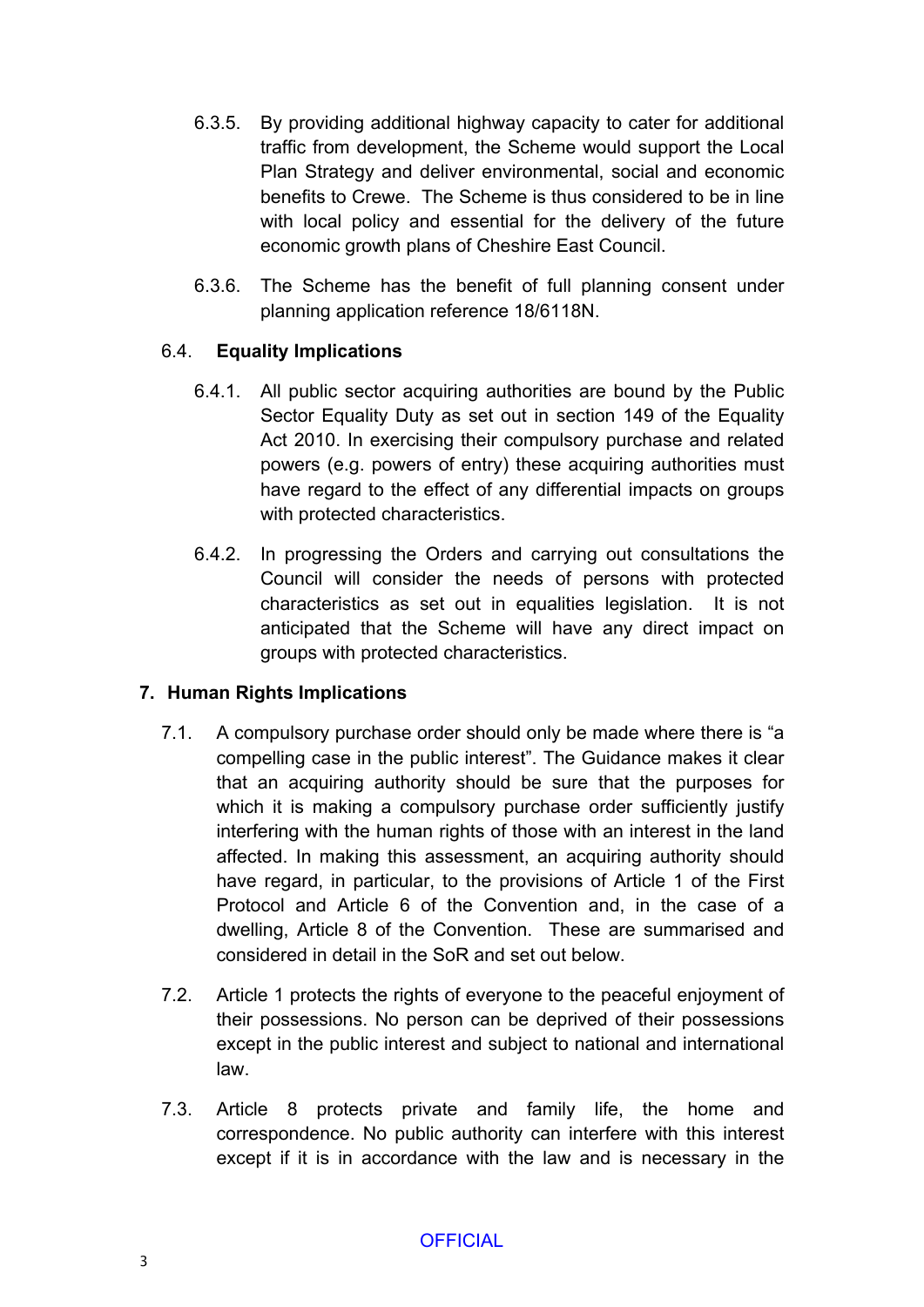interests of national security, public safety or the economic wellbeing of the country.

- 7.4. Members will need to balance whether the exercise of these powers are compatible with the European Convention on Human Rights. In weighing up the issues it is considered that the acquisition of land which will bring benefits to the residents and businesses that could not be achieve by agreement and this outweighs the loss that will be suffered by existing landowners. The CPO and SROs will follow existing legislative procedures.
- 7.5. All parties have the right to object to the making of the Orders and attend a public inquiry arranged by the Secretary of State. Parties not included in the CPO may be afforded that right to make representations to the inquiry if the inspector agrees.
- 7.6. The decision of the Secretary of State can be challenged in the High Court, an independent tribunal, for legal defects. Those whose land is acquired will receive compensation based on the Land Compensation Code and should the quantum of compensation be in dispute the matter can be referred to the Upper Tribunal (Lands Chamber) for independent and impartial adjudication.
- 7.7. The Courts have held that this framework complies with the Convention on Human Rights. Accordingly, a decision to proceed with the recommendation on the basis that there is a compelling case in the public interest would be compatible with the Human Rights Act 1998.
- 7.8. In pursuing this Order, careful consideration has been given to the balance to be struck between the effect of acquisition on individual rights and the wider public interest in the construction of the Scheme. Interference with Convention rights is considered to be proportionate and justified in order to secure the construction of the Scheme and the benefits that this will bring.

#### **8. Human Resources Implications**

8.1. It shall be necessary to ensure that sufficient resource is allocated in Assets, Highways and Legal Services to support delivery of the Scheme. If additional temporary resources are required these will be met from the project budget.

#### **9. Risk Management Implications**

9.1. Key risks to the Council relate to the affordability of the Scheme and this will be addressed through the continued development of the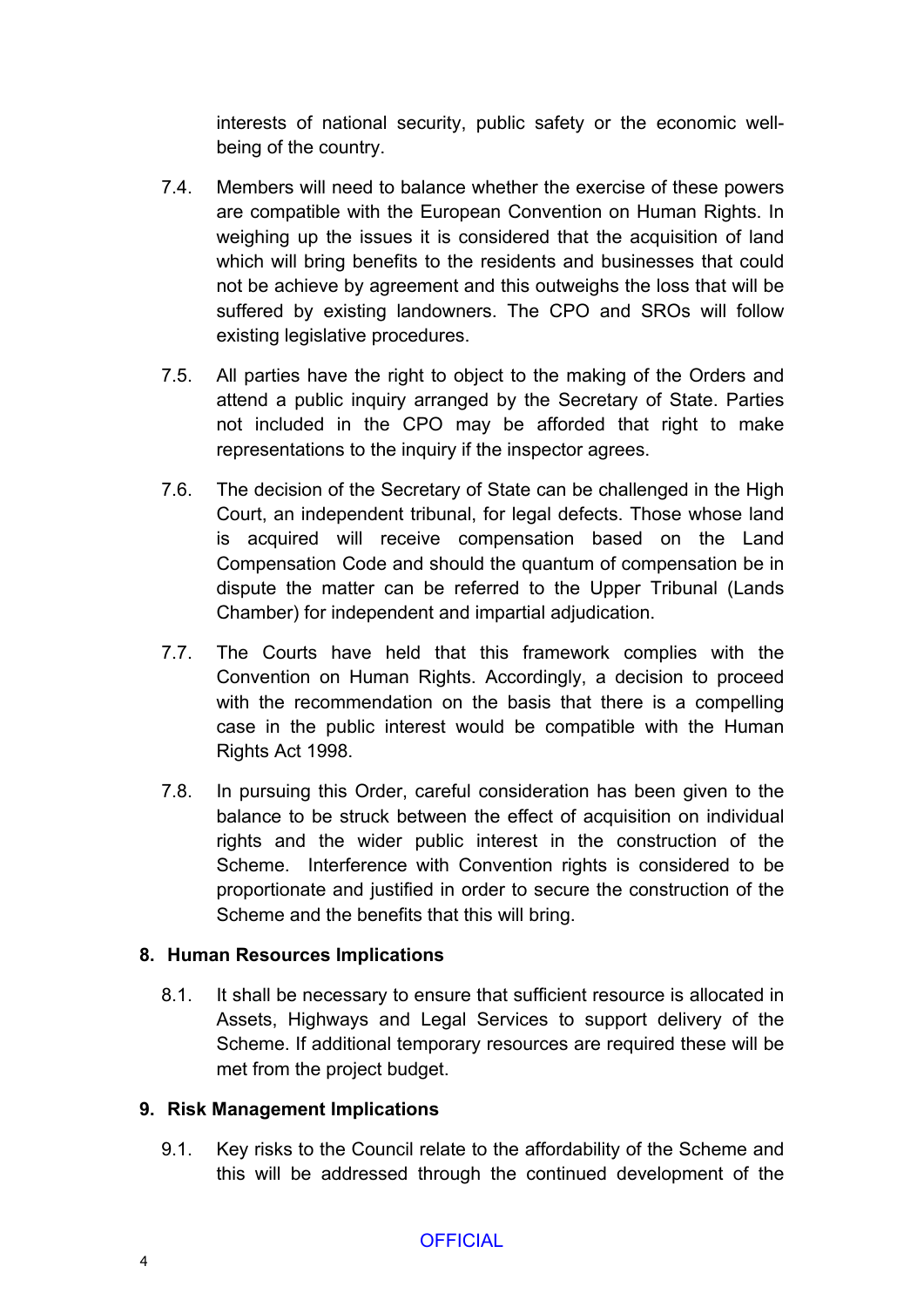funding strategy. A complete Risk Register for the Scheme is being maintained.

- 9.2. The Council will be required to accept all responsibility for cost increases beyond the cost envelope provided within Section 7.2 (Financial Implications).
- 9.3. For the purposes of the financial case, optimism bias has not been included due to the fact that the Scheme costs have been derived based upon a well-developed highways design and are inclusive of a risk allowance.
- 9.4. The Scheme has the benefit of full planning consent under planning application reference 18/6118N which may require variations to enable any changes to the design that may be required as the interfaces with planning applications submitted in respect to Local Plan Sites 4 and 5 are finalised. As indicated in the Legal Implications Section above, the Secretary of State's policy is not to confirm the CPO before planning approval is granted.
- 9.5. The Council is in advanced negotiations for the majority of the land required for the Scheme and the negotiations shall continue with the objective of securing binding legal agreements without recourse to use of compulsory purchase powers.
- 9.6. Electricity apparatus crosses the Scheme, owned by SP Manweb. Costs for diversions have been confirmed with the Statutory Undertaker and this is included in the overall Scheme Cost Estimate.
- 9.7. The Council will be required to forward fund the whole of the local contribution and to underwrite third party contributions expected through S106 agreements, as developer contributions may take many years to collect. The current estimate of funding from S106 agreements is as stated in paragraph 7.2.4, based on developments that could be released by the Scheme as set out in the Local Plan Strategy. The funding strategy for the Scheme is to maximise the value of S106 contributions however, there is no guarantee that these developments will come forward or even if they do, that all predicted funding will be collected.
- 9.8. Should the Scheme not be undertaken the north west of Crewe shall suffer increasing levels of congestion, constraining future housing and employment land release and access to Leighton Hospital and the Bentley Motors Site. This would include release of Local Plan Sites 4 (Leighton West - 850 homes) and 5 (Leighton - 500 homes) for which the Scheme is integral.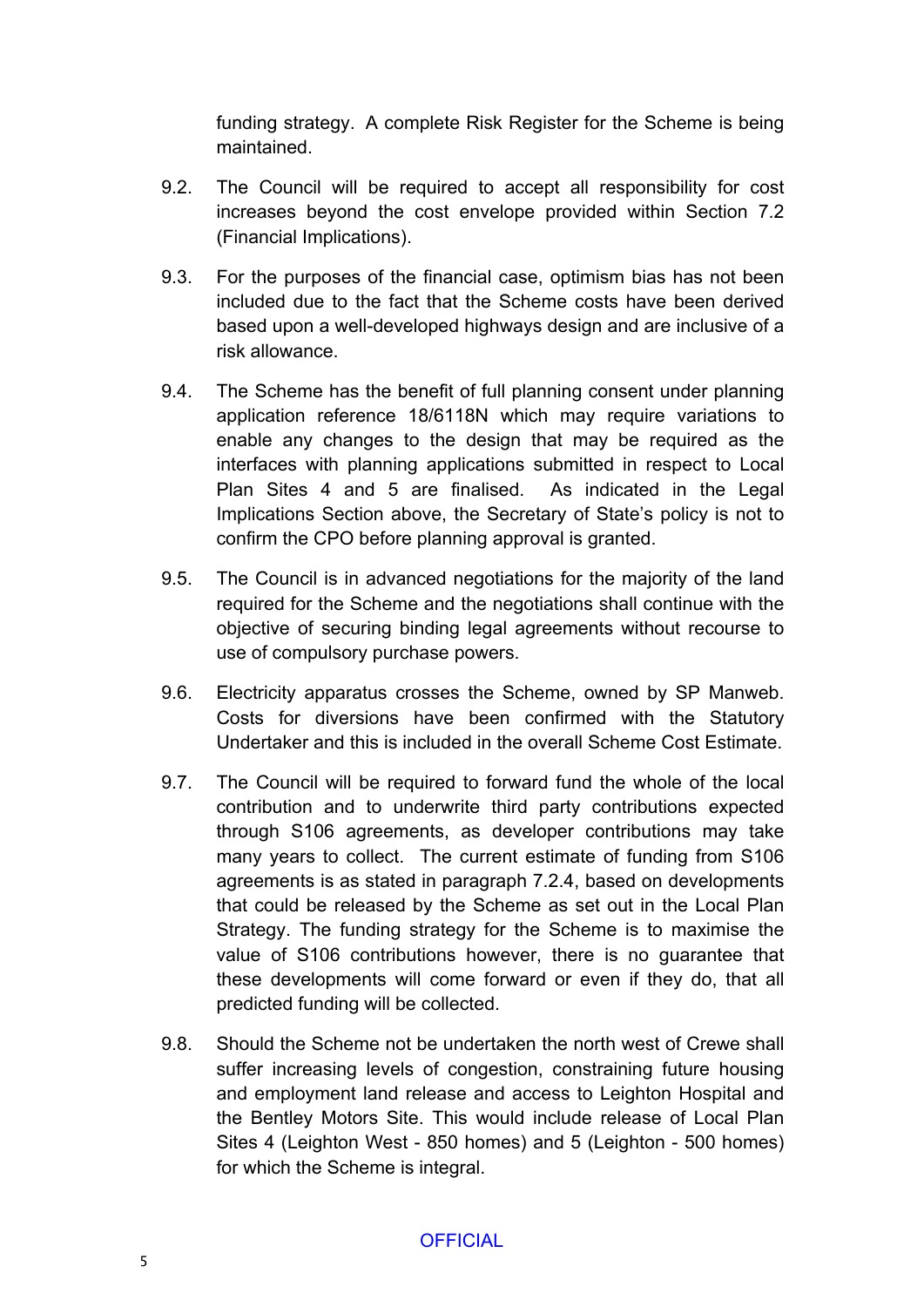### **10.Rural Communities Implications**

- 10.1. As the Scheme is to be primarily constructed within the boundaries of Local Plan housing allocations, it will not introduce any new severance of existing farms or communities which would not occur in any event once the allocations are brought forward for development. There are limited requirements for land outside of the allocations and negotiations are advanced in respect to securing the affected land parcels on a voluntary negotiated basis.
- 10.2. The Scheme impacts on public rights of way which cross the alignment of the Scheme. On 10 June 2019, the Cheshire East Council Public Rights of Way Committee considered the implications of the Scheme and concluded that it was necessary to divert a section of Public Footpath No.20 Crewe to allow for development to be carried out if planning permission was granted. It was considered that the legal tests for the making and confirming of a Diversion Order under section 257 of the Town and Country Planning Act 1990 were satisfied. The Committee unanimously resolved that a public path diversion Order be made under Section 257 of the Town and Country Planning Act 1990 to divert parts of Public Footpath No.20 in the town of Crewe on the grounds that Cheshire East Borough Council is satisfied that it is necessary to do so in order to enable development.
- 10.3. There may be some impact during the construction phase on the local road network as new roundabouts are constructed on Flowers Lane, Smithy Lane, Minshull New Road and Middlewich Road (A530). The Scheme shall be constructed 'offline' as much as possible to maintain connectivity during construction.
- 10.4. The Scheme planning applications provide a comprehensive Environmental Assessment which takes into account the effect on the rural community. This assessment includes impacts such as noise, air quality, visual impact plus the Scheme's effects of Public Rights of Way and non-motorised users i.e. pedestrians, cyclists and equestrians.

## **11.Implications for Children & Young People**

11.1. The Delivery Agreement with the Council's appointed construction contractor includes a comprehensive framework to capture local Social and Community Value throughout the project. Opportunities to engage with local schools and colleges will arise as the Scheme progresses for education and training purposes. The means by which young people can be encouraged to participate in the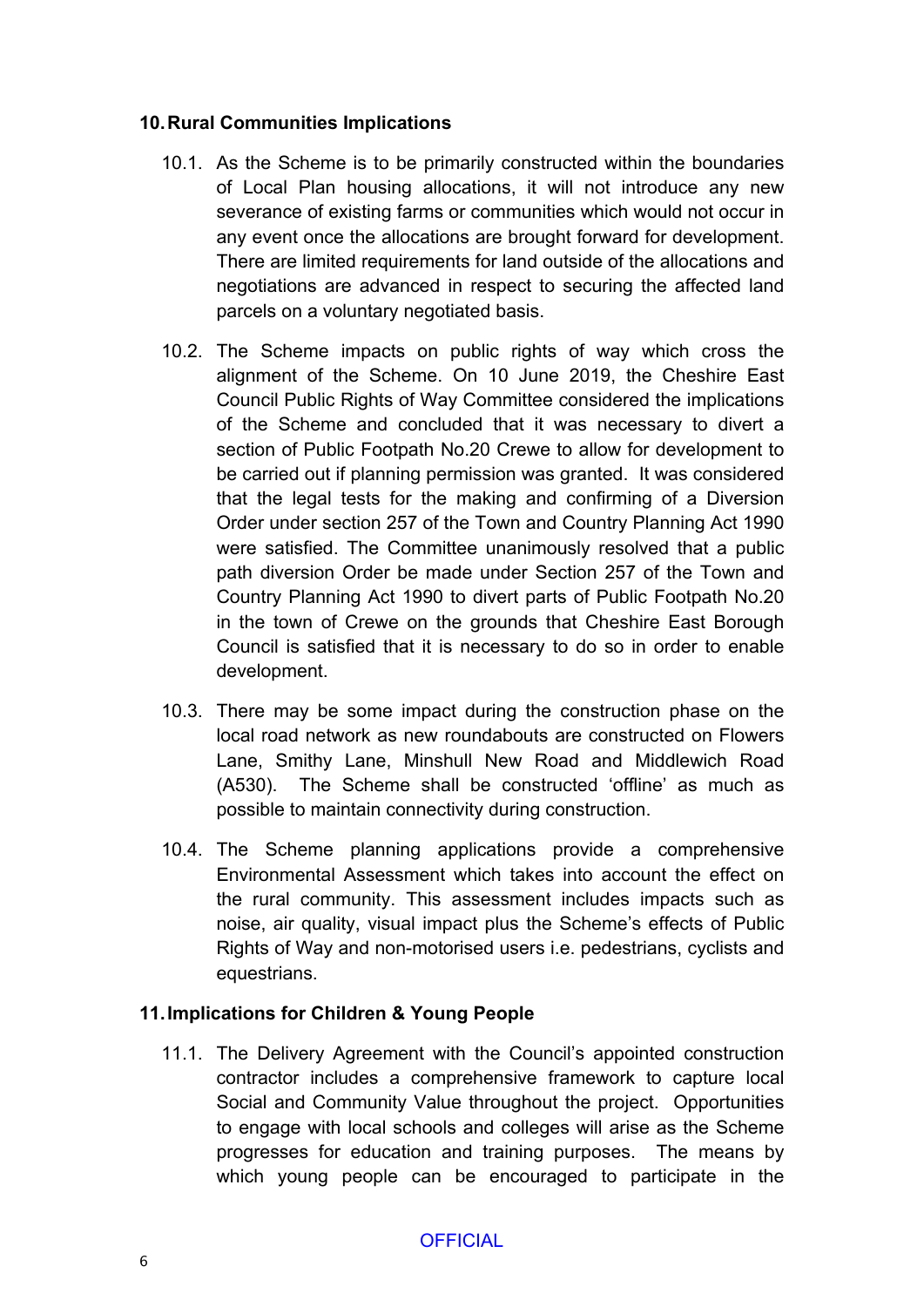consultation process will be considered as part of the Consultation and Engagement Plan.

### **12.Public Health Implications**

- 12.1. The recommendations have no immediate impact on public health. Issues associated with noise and air quality will be assessed as part of the programme of works associated with preparing an Environmental Assessment to accompany the planning application.
- 12.2. The Scheme will have environmental benefits, through reducing traffic congestion, improving travel times and reliability and encouraging multi modal forms of transport such as cycling and walking.

### **13.Climate Change Implications**

13.1. The Scheme has been subject to a comprehensive Environmental Appraisal as part of the statutory planning process. This has demonstrated the wider environmental and ecological impact of the Scheme. The infrastructure proposed as an integral part of the scheme, such as drainage, includes for a potential climate change allowance.

After the landscaping proposed for the Scheme has been fully established the Scheme has been calculated to provide a net positive biodiversity gain.

13.2. The Scheme is embedded in the adopted Local Plan Strategy. The Local Plan has been deemed to be a robust plan for sustainable development across the borough. The Scheme contributes to this overall plan for sustainable growth in Cheshire East by enabling growth through improved connectivity and reducing adverse impacts of traffic and travel.

#### **14.Ward Members Affected**

- 14.1. The strategic nature of the Scheme will mean that journeys from multiple wards will be affected.
- 14.2. The Scheme itself is situated in Leighton Ward. The local ward member for Leighton is Cllr Byron Evans.

#### **15.Consultation & Engagement**

15.1. The scheme currently has Planning Permission under planning permission reference 18/6118N and an Engagement Exercise was carried out as part of the pre-planning process.